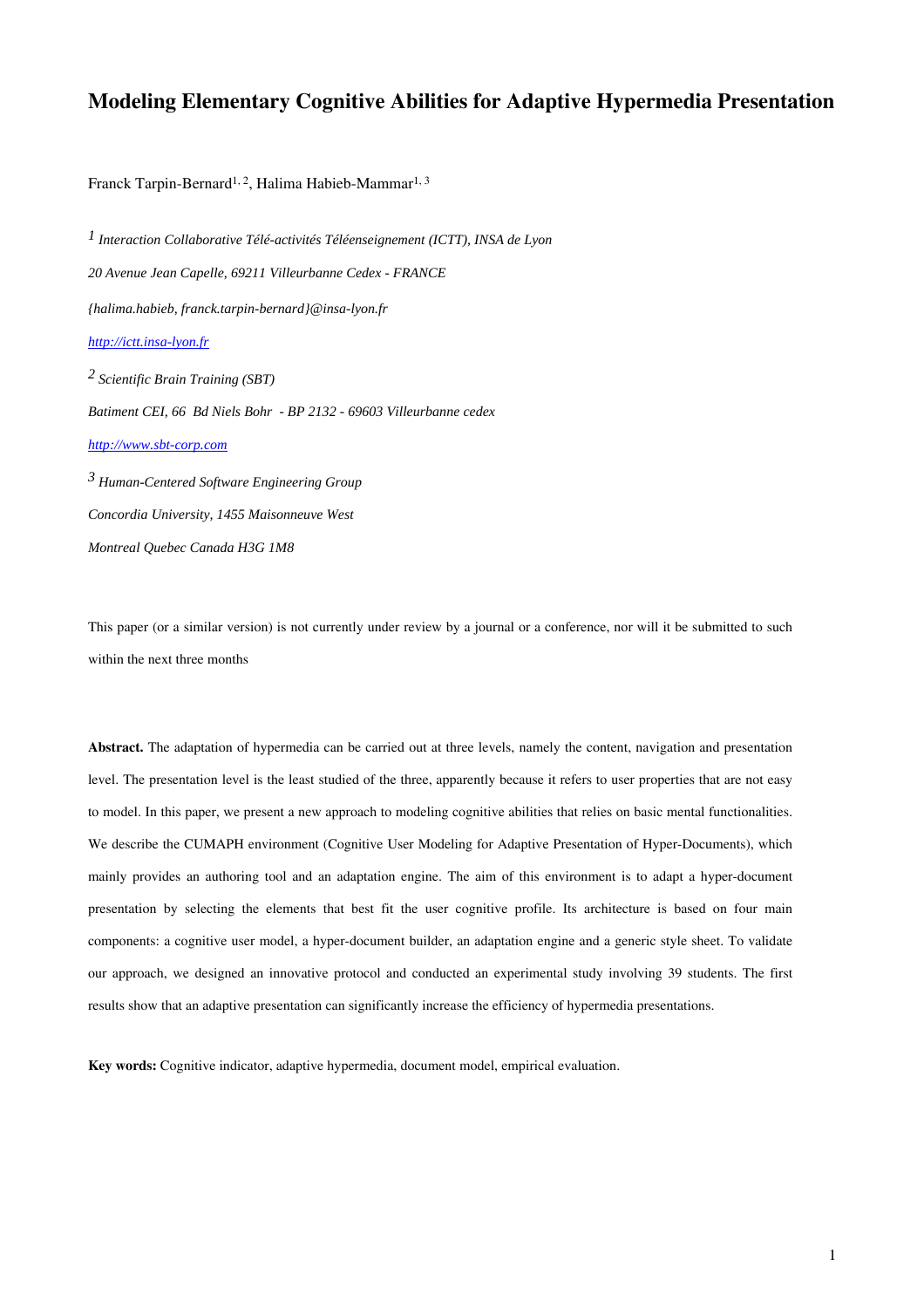## **1. Introduction**

In his review of adaptive interfaces and agents, Anthony Jameson (2003) suggested that the different functions of adaptive systems would fall into two categories: supporting system use (taking over parts of routine tasks, adapting the interface, giving advice about system use and controlling a dialogue) and supporting information acquisition (helping users to find information, tailoring information presentation, recommending products, supporting collaboration and supporting learning) (Rossi et al., 2001) (Stephanidis et al., 1998). Hypermedia systems are strongly affected by these functions. For instance, one of the main goals of Adaptive Hypermedia (AH) systems is to decrease the cognitive load caused by pieces of information that are irrelevant to the goals and/or the abilities of users. Brusilovsky (1996) defined a first taxonomy of techniques and methods that are used in AH systems. This classification distinguished two types of adaptation. Navigation adaptation provides navigational support to hyper-document users by emphasizing and restructuring links, while adaptive presentation adapts the content of the pages to users' goals, abilities, knowledge, language, etc. In presentation adaptation, most research is focused on content selection or, on the display side, on the adaptation of content to the device (PC, PDA, mobile phone, TV set, etc.). This is supposed to manage layout and/or select interaction techniques. Little research exists that tries to help users to focus their attention on "presumably interesting" items using graphical artifacts such as zooming techniques (Tsandilas & Schraefel, 2003).

Because human cognitive abilities are key factors in the efficiency and usability of Human-Computer Interaction, and because massive progress have been done by cognitive sciences in the last decade, we think that it is possible to better use cognitive modeling for adaptive presentation of hypermedia. We are interested in providing technologies that allow having fine grain adaptation (i.e. inside the documents) without requiring strong expertise or heavy work for the author of the hypermedia.

After a brief review of current applications of cognitive psychology in user modeling, mainly discussing cognitive styles and cognitive architecture, we present an environment called CUMAPH for "Cognitive User Modeling for Adaptive Presentation of Hyper-Documents". This environment is based on four components: a cognitive user model, a hyper-document generator, an adaptive engine and a generic style sheet to present the adapted hyper-documents. We view the presentation adaptation as a process of selection of the most suitable combination of interactive elements. By combination, we mean an item or a collection of multimedia items (text, images, audio and video) that describe a concept or provide an explanation. The best combination is the one that most fits the user cognitive abilities. In order to model these abilities, we have defined a cognitive profile, which is a set of valued indicators representing elementary cognitive functions. Techniques dealing with the construction of the user profile are drawn from work in cognitive psychology and human computer interface. This multidisciplinary approach is a key contribution for future works in the field.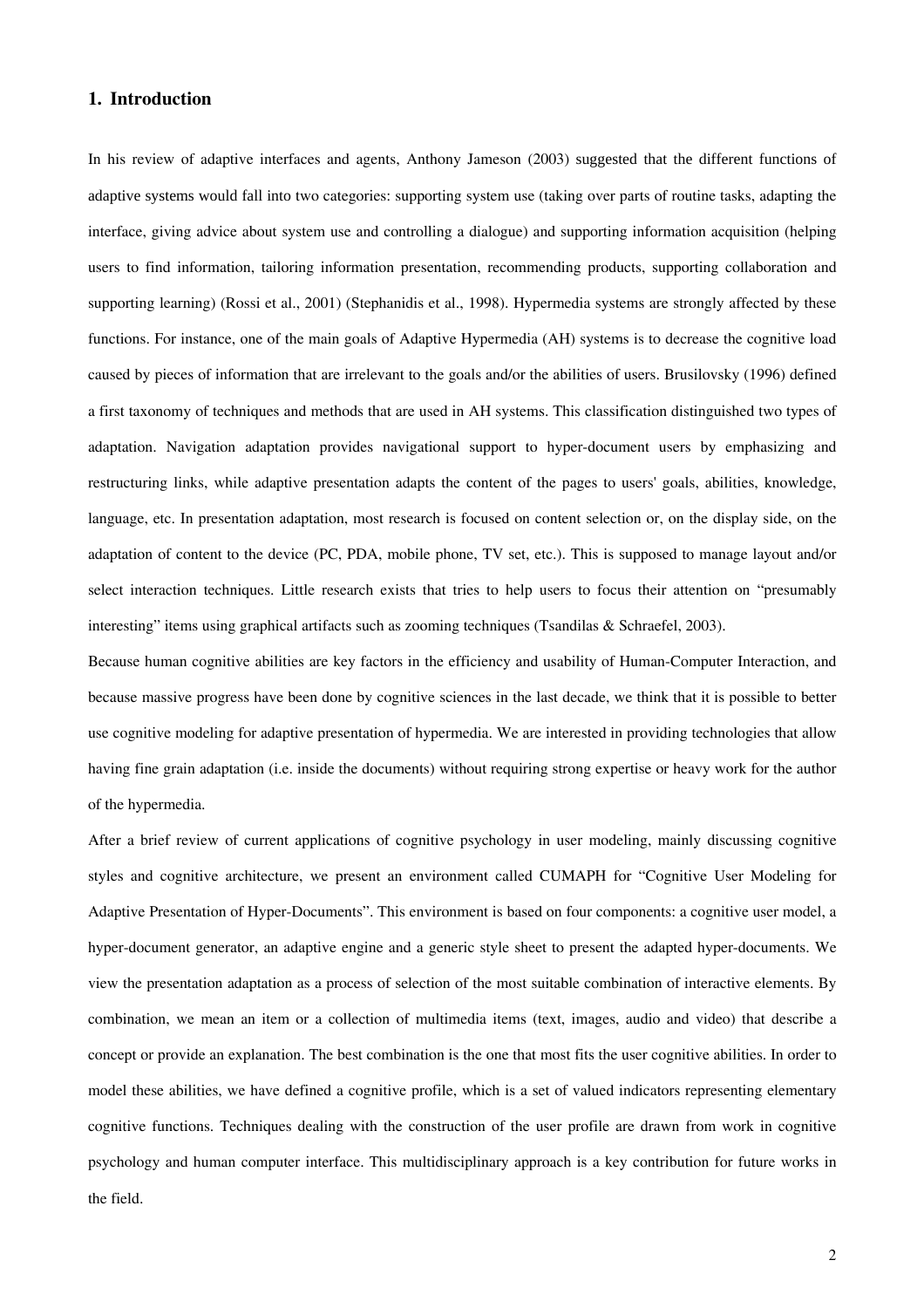In the last part of this paper, we present and discuss the results of an empirical study to validate our approach. We built an innovative protocol using randomized profiles. We are convinced that this protocol can be reused in other contexts where it is difficult to build counter-balanced situations, which is mostly the case in adaptive context. The results of this experiment indicate that our approach is promising and they give valuable feedback about future work.

## **2. Cognitive Modeling**

Attempting to enhance the usability of Human-Computer Interaction, and especially the interaction with hypermedia, often raises the need for understanding the correspondence between the software interface and the user mental functionalities. However, modeling cognitive behaviors is a difficult task that requires expertise in cognitive psychology and neuropsychology. In addition, defining cognitive profile will obviously simplify and reduce the complexity of real human behaviors. The question becomes "Are these simplified models good enough for practical use?" As a consequence, the purpose of this research field is to find models that best represent the reality and that can be usable. Before presenting our proposal, we briefly introduce two very different ways to handle such problems: cognitive styles and cognitive architectures.

## 2.1. COGNITIVE STYLES

Cognitive styles refer to a person's habitual, prevalent, or preferred mode of perceiving, memorizing, learning, judging, decision-making and problem solving. Individual differences about how people carry out tasks involving these functions may build up a style if they appear to be (1) pervasive, which means that they emerge consistently in different contexts, independently of the particular features of situations; or (2) stable, which indicates that they remain unchanged at different times. Cognitive styles are supposed to be one of the most stable user characteristics overtime (Dufresne, 1997). They are consistent through a variety of situations, as opposed to the user's knowledge or experience that are more specific and evolving. Many researches have shown the importance of cognitive styles in the area of HCI and their implication in the interface design (Muylwijk et al., 1983).

Cognitive styles lead people to adopt similar attitudes and behaviors in a variety of domains (Daniels, 1996). They are important in determining the most effective interface for a particular category of user, especially in the formative stages of interaction (Fowler et al., 1985).

They can be conceptualized as a cross-road of thoughts, personality, and motivation. In fact they contain the strategies that someone tends to apply when they face a situation, and the users' preferred way of processing information. They are strongly linked to "learning styles" (Smith & Kolb, 1984) (Felder, 1996).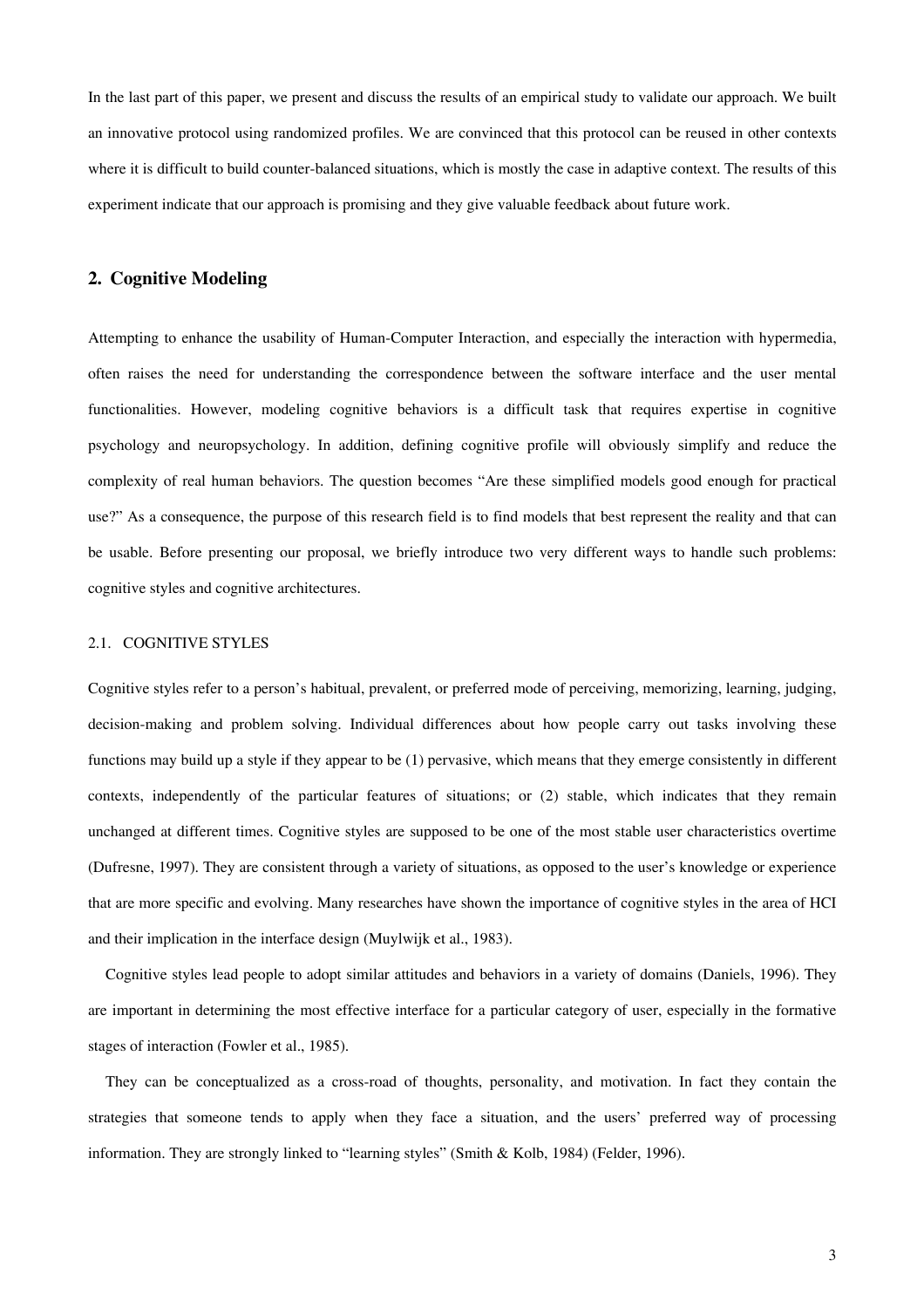Defining cognitive styles is a complex task. Some proposed researches suffer from a lack of scientific validation while others are not readily usable in interactive systems especially in e-learning environment (Habieb-Mammar, F. Tarpin-Bernard, 2002). Some of the most referenced cognitive styles are "field-dependent/independent", "impulsive/ reflective", "analytic/descriptive", "conceptual/inferential", "thematic/relational", "analytic/global" (see Liu & Ginther, 1999, for a more detailed review).

### **Assessment of Cognitive Styles**

Three main kinds of data can be used to measure cognitive styles: behavioral, self-report, and physiological (Antonietti & Giorgetti, 1998).

*Behavioral data* can be obtained by recording the final result of a given task or the procedure applied when performing the task (Lohman & Bosma, 2002). Most of the time, the task consists of filling out a paper-and-pencil test, a multiple choice test or a sorting test.

*Self-reports* require that people evaluate themselves by describing introspectively the way they performed tasks by checking personal habits or preferences, or by endorsing statements about what they think of themselves. This may be done, for example, by asking subjects to keep a diary of what happened during a specific period of their life; by interviewing them, or giving them questionnaires to fill.

Finally, some *physiological measures* can be interpreted as hints of particular cognitive preferences in processing stimuli (Monaghan & Shillcock, 2004). Indeed, observations of physiological measures have indicated that when someone is asked a question that requires some thinking, eyes make an initial movement to the left or right. Since it was argued that the right cerebral hemisphere is associated with the processing of visual information and that spontaneous lateral eye movements are under the control of counter-lateral hemisphere, it was claimed that the presentation of a visual-spatial question produces the activation of the right hemisphere, and consequently left lateral eye movements (Kelly et al., 2004). Thus, it has been suggested to use lateral eye movements as a criterion to assess the preference for either a visual or a verbal processing.

### **Limits of Cognitive Styles**

"Cognitive styles" is a disputable concept that is not fully accepted by the whole community. Similarly, Coffield et al. (2004) have recently tried to scientifically validate the main learning styles and showed that many of the tests used to identify such styles suffer from the lack of reliability. In addition, as commonly happens when we try to classify a large group of people, a number of them would not fully belong to a specific class. For instance, when someone fills a cognitive style detection test, it is common to obtain mixed result for the same person (e.g.  $60\%$  style A –  $40\%$  style B). In these situations, it is difficult to attribute a stereotyped profile to those users.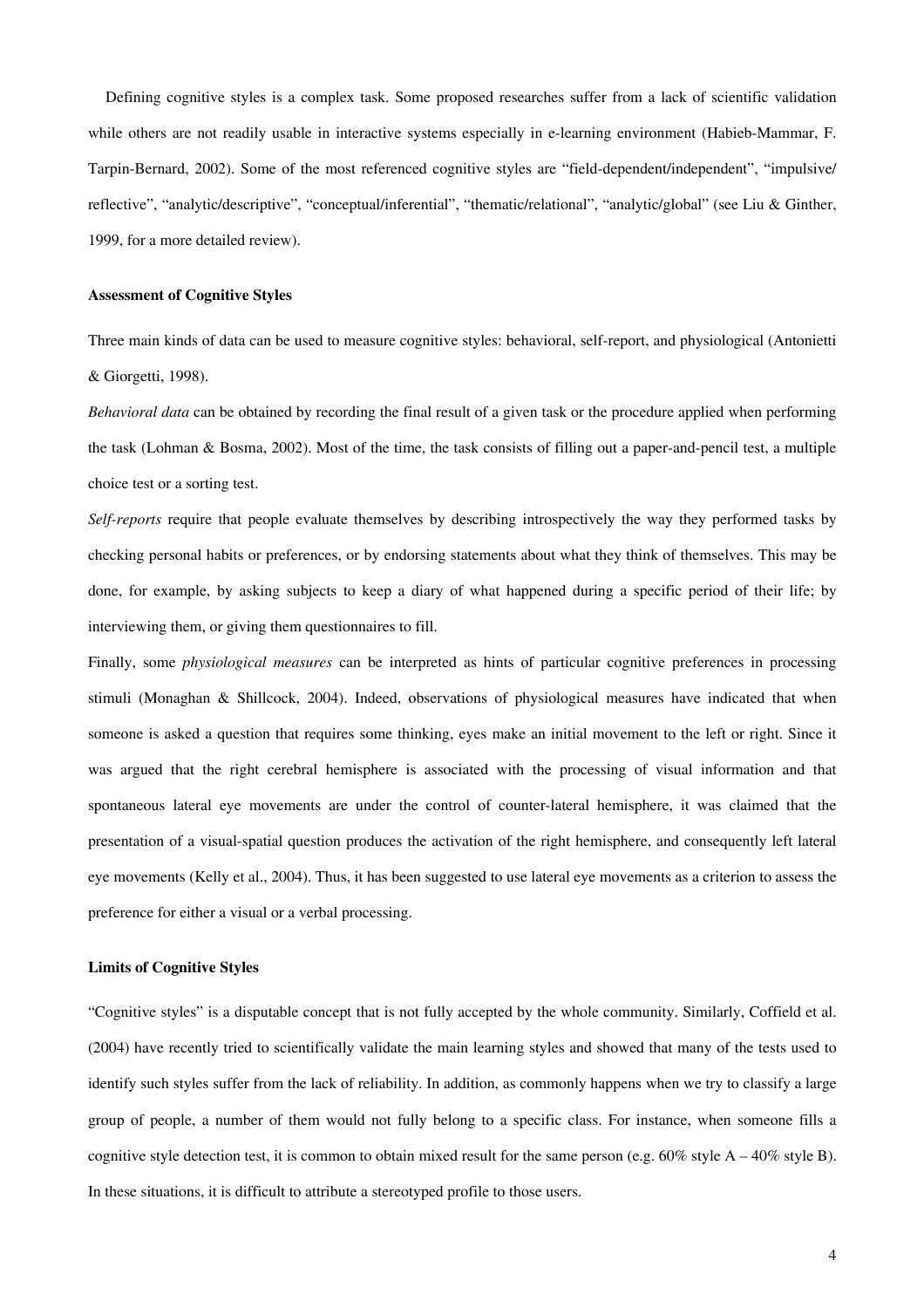Even when they are well defined and easily identifiable, cognitive styles and learning styles are not easy to use in adaptive technologies. Most of the time, they are used for the selection of a customized presentation. Indeed, a course designer in an e-learning environment may prepare several independent versions (micromodules) corresponding to the different styles and the system selects one according to the user style (see 3DE project for instance, www.3deproject.com or Danchak, 2004). The Micromodule is a learning unit composed of text, images, interactive animations and multimedia content (Del Corso et al., 2002). It is an autonomous unit that can be used alone to teach an elementary concept (however the micromodule is generally conceived and designed for delivery in a context). Thus, these kind of macro-styles often involve deep changes in the hypermedia (content, structure and examples). Such work can be very profitable to learners but obviously very expensive and difficult to apply in an extensive manner. In addition, it requires a high competency of authors. As a conclusion, cognitive styles can be effectively applied in adaptable interfaces but not so easily used in adaptive hypermedia.

### 2.2. COGNITIVE ARCHITECTURE

Young et al. define a cognitive architecture to be an embodiment of "a scientific hypothesis about those aspects of human cognition that are relatively constant over time and relatively independent of task" (Gray et al., 1997; Ritter & Young, 2001). Cognitive architectures are designed to simulate human intelligence in a humanlike way (Newell, 1990) and try to fulfill one of the visions held by many in the cognitive architecture community: a high-fidelity "virtual user" that could potentially use any application. In our context, these works are interesting because they try to model cognitive structures.

There are currently several cognitive architectures that are being actively developed, updated, and applied to HCIoriented tasks. Most of them are production systems, which are systems based on rules like "IF THEN" conditionaction pairs, or rather are centrally built around production systems. The most famous are Soar (Newell, 1990; Altmann & John, 1999), EPIC (Kieras & Meyer, 1997), and ACT-R/PM (Byrne & Anderson, 1998; Byrne, 2001).

Providing accurate quantitative models for Graphical User Interface (GUI) applications requires a system with detailed models of human perceptual and motor capabilities. Constructing a model in EPIC thus requires specification of both the knowledge needed in the form of production rules as well as some relevant perceptual-motor parameters. There are two types of parameters in EPIC: standard, which are system parameters believed to be fixed across all tasks, and typical, which are free to vary across task situations, but generally have conventional values. A standard parameter in EPIC is the duration of a production cycle in the Cognitive Processor, which takes 50 ms (milliseconds. An example of a typical value is the time needed by the Visual Processor to recognize that a particular shape represents a right arrow, which is 250 ms.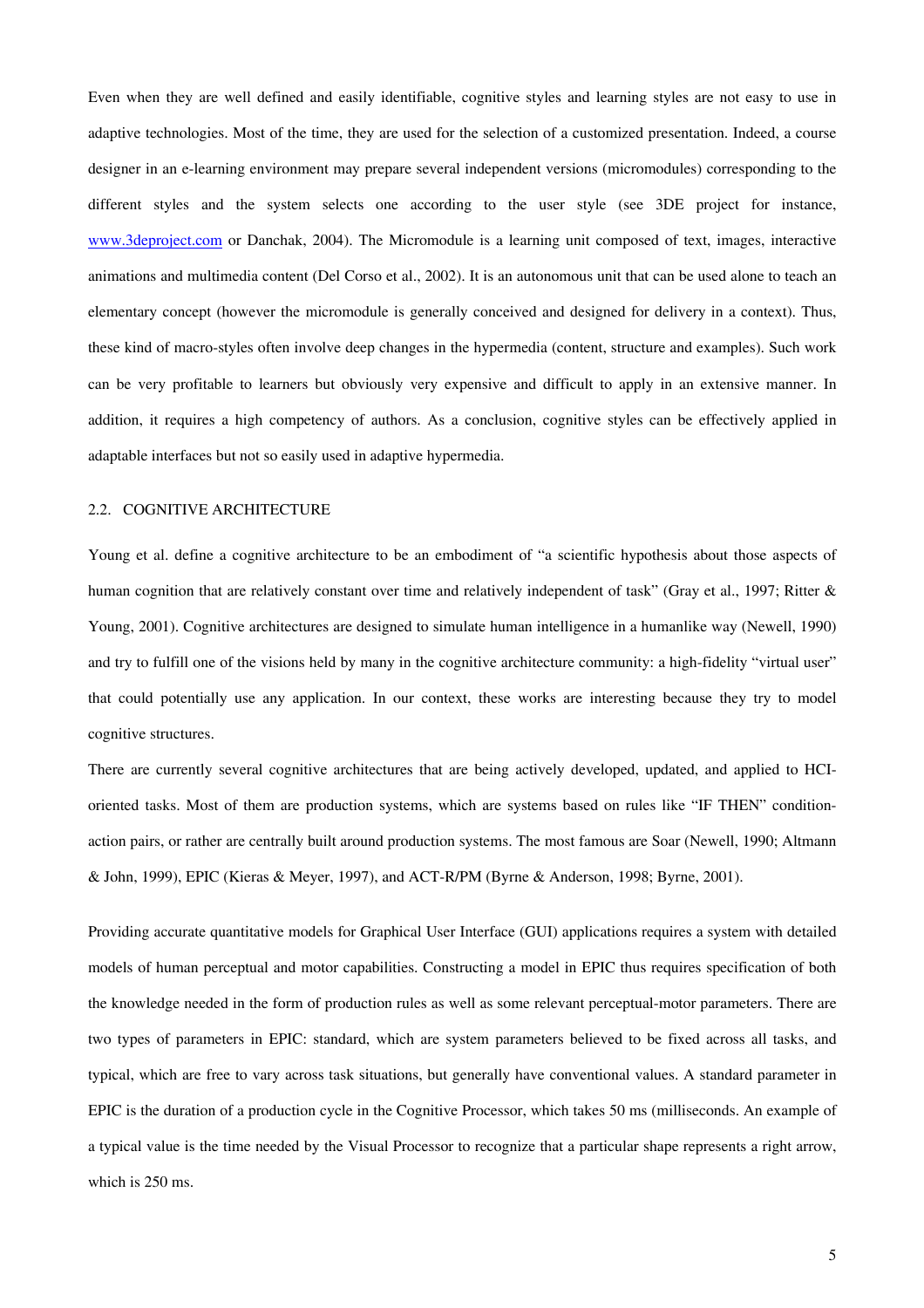ACT-R/PM (Byrne & Anderson, 1998 ; Byrne, 2001) represents another approach to a fully unified cognitive architecture, combining a very broad model of cognition with rich perceptual-motor capabilities. ACT-R/PM is an extension of the ACT-R cognitive architecture (Anderson, 1993; Anderson & Lebiere, 1998) with a set of perceptualmotor modules like those found in EPIC.



*Figure 1:* Overall structure of the ACT-R/PM architecture. Based on Byrne and Anderson (1998).

One problem that will never be entirely resolved, no matter how diligent the modelers are, is the knowledge engineering problem. Every model constructed using a cognitive architecture still needs knowledge about how to use the interface and what the tasks are. This requirement will persist even if an architecture were to contain a perfect theory of human learning, and there is still considerable work to be done to meet that goal.

Another barrier to the widespread use of cognitive architectures in HCI is that the architectures themselves are large and complex pieces of software. Irinically, little work has been done to make them usable or approachable for novices (Byrne, 2003).

### 2.3. COGNITIVE ABILITIES

### **Definition**

Cognitive abilities are mechanisms that allow humans to acquire and recognize pieces of information, to convert them into representations then into knowledge, and finally to use them for the generation of simple to complex behaviors (Lemaire, 1999). Some cognitive abilities are highly coupled to perceptual abilities because they are sensitive to acquisition modalities (view, hearing, touch, taste, smell). Cognitive psychology describes the mental functionality in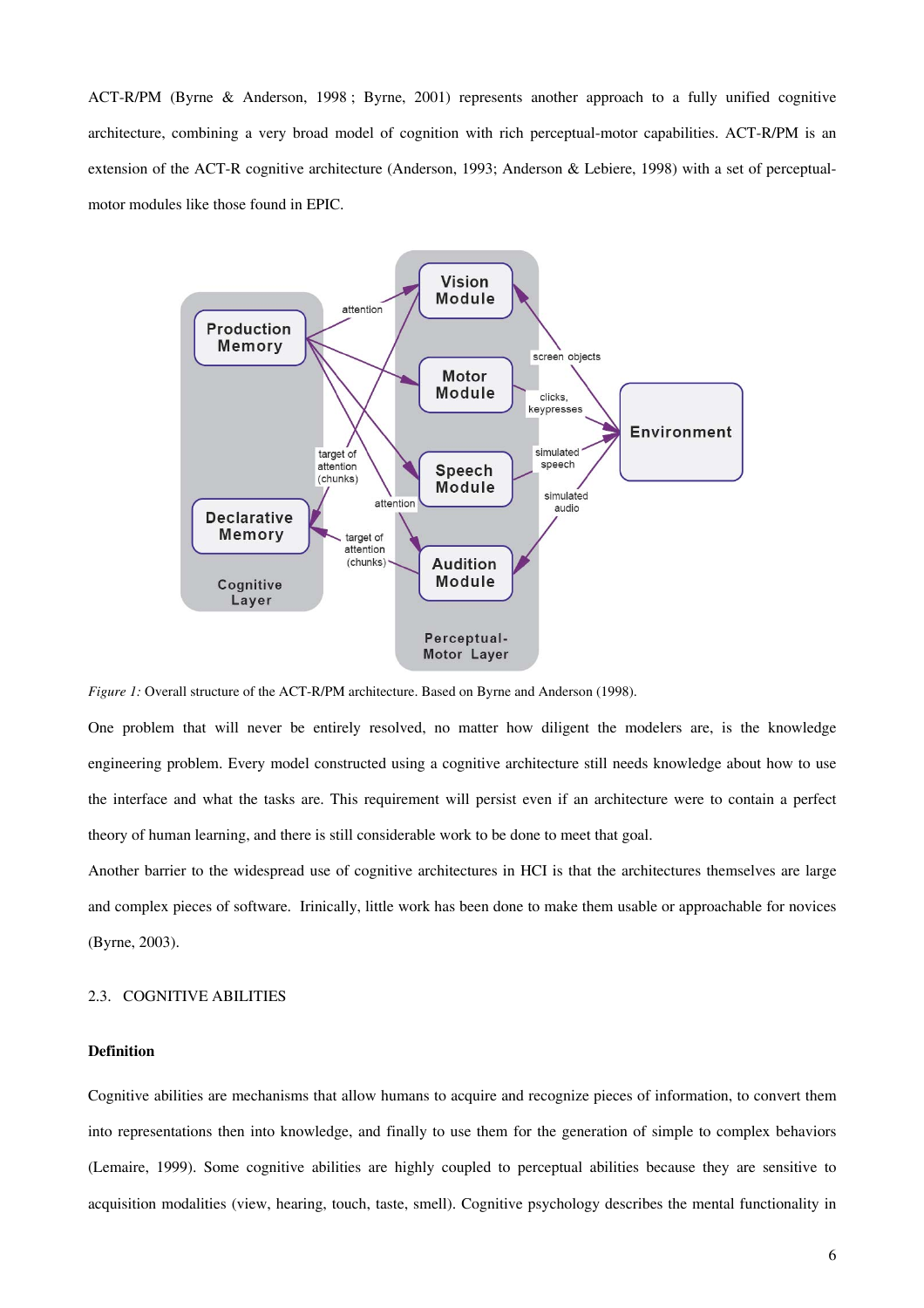terms of interactive and independent systems or modules (see cognitive architecture in the previous section). The real architecture of a cognitive system is not yet known. Nevertheless, it is possible to distinguish a set of sectors depending on: the type of information, its presentation and the behaviors triggered. Cognitive abilities vary from one person to another. They are mostly and progressively influenced by age. Some of them are very stable in a long-term range whereas others can vary according to stress, tiredness or drug effects.

Cognitive abilities are commonly classified under five sectors: memory, attention, executive functions, language and visual and spatial abilities.

**Memory** is the set of mechanisms responsible for acquiring, storing and finally re-using information. It is not a unitary function; it is divided into different sub-systems according to:

- The learning or reminder nature (conscious or unconscious),
- The type of strategy employed (verbal, visual…),
- The quality of memory stored (personal experience, cultural facts, specialized memory and motor procedures).

**Attention** is fundamental in intellectual efficiency. It is essential in the majority of cognitive tasks. In some cases, the mobilization of attentional resources allows either the favor of a stimulus among others (focalization), or the parallel treatment of several surrounding areas of stimuli (distribution). Working memory is a specialized form of attention, which temporarily stores information during the execution of a complex cognitive activity.

**Language** brings together the set of expression processes and understanding according to two codes: oral and written. It constitutes the most important communication means of an individual who has modules monitoring sounds, spelling, word meaning, grammatical progression, comprehension procedures and speech organization.

**Executive functions** correspond to more elaborated functions such as:

- logic and strategy,
- planning, forecasting and adaptation,
- problem-solving and hypothetical-deductive reasoning.

The **visual and spatial** field (also called visuospatial) deals with pattern recognition and systems identification as well as with shape positions analysis. It allows mental manipulations of shapes like spatial rotations. In this case, we talk about mental imagery.

### **Cognitive Indicators**

In collaboration with the SBT Company, we have been working since 2000 on HAPPYneuron™, an interactive website of supervised cognitive training: www.happyneuron.com (Tarpin-Bernard et al., 2001). Mainly dedicated to seniors, this website provides 50 exercises that train and evaluate cognitive abilities. In order to precisely qualify which cognitive functions are involved in each exercise, we divided each cognitive sector in elementary abilities called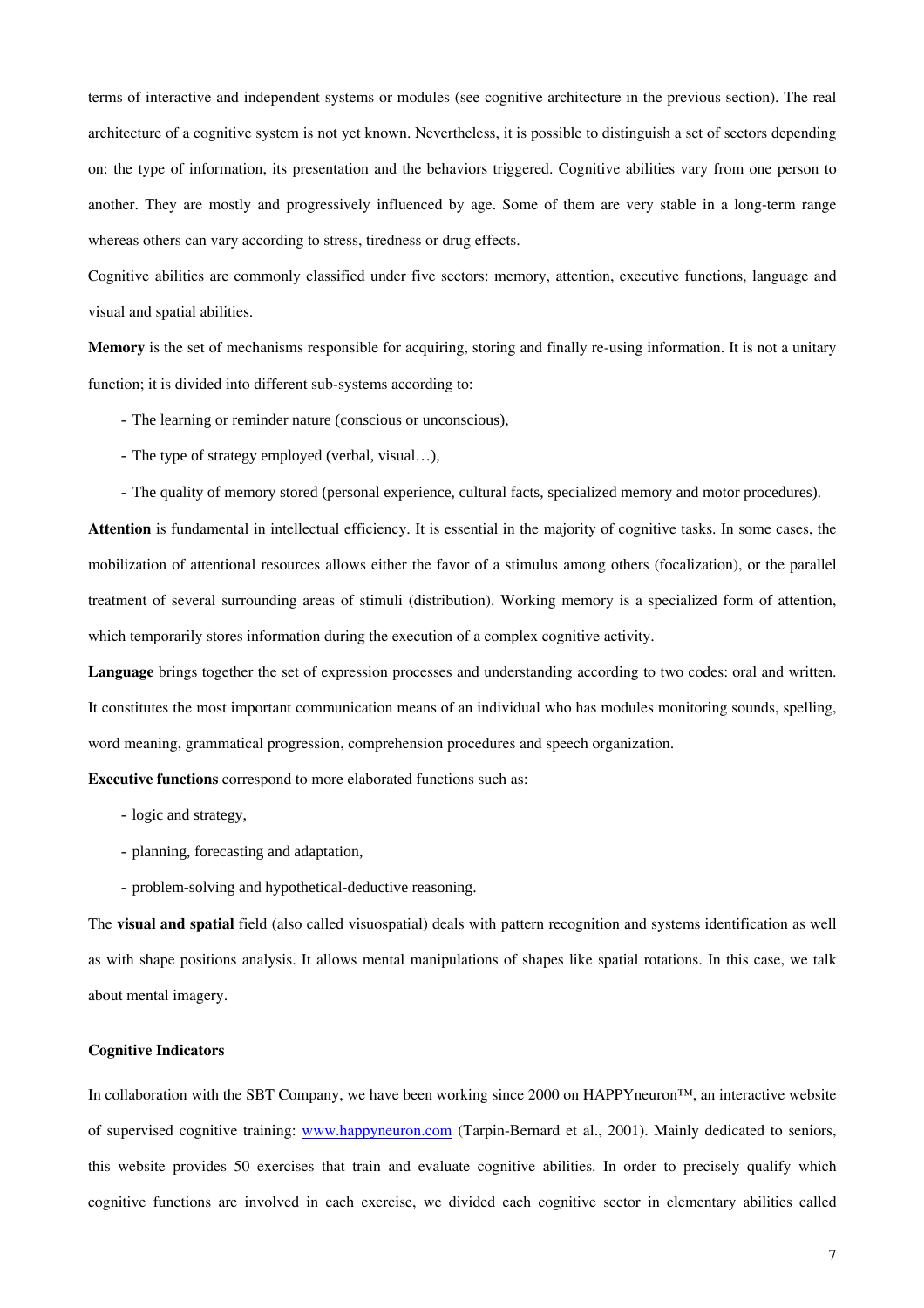cognitive indicators. Thus, the memory sector is split into 4 sub-elements: cultural memory (e.g. things learned at school), episodic memory (events or episodes experienced personally), recent declarative memory (long-term memory that stores recent information) and procedural memory (trained sequences). The attention sector is subdivided into 3 main elements: working memory (structures and processes used for temporarily storing and manipulating information), short-term memory (which stores information for less than 1 minute and whose capacity is very small, holding 7±2 items (Miller, 1956)) and selective attention (the ability to process information from only one part of the environment with the exclusion of other parts). As cognitive architectures clearly showed, acquisition and storage are strongly related to perceptual abilities. As a consequence, we divided recent memory, working memory and short-term memory into 9 elementary indicators (3x3) to distinguish the modality of the information: visual (images), verbal (text) and auditory (music). The language sector is divided into 4 indicators: lexical spelling (richness of vocabulary), categorization (classification skill), understanding (text comprehension), and arithmetic (mathematics language). This classification has been done for training purposes as explained earlier. It is obvious that a more precise subdivision could be done if someone wants to more deeply segment this sector. The executive functions sector is divided into 4 indicators: planning, strategy, reasoning (hypothetical-deductive reasoning) and interference sensitiveness (ability to resist to interference or ability to manage double tasks). The visuospatial sector contains 3 indicators: mental imagery, form recognition and visual exploration. Finally, HAPPYneuron uses 25 cognitive indicators to define a cognitive profile.

In practice, an exercise never involves a single indicator. Each cognitive activity results from a parallel or hierarchical processing of several cognitive abilities. As a consequence, for each exercise, the psychologists who designed the tasks have determined the indicators involved and chosen weight factors (0≤w<sub>i</sub>≤10, ∑w<sub>i</sub> =10) for each of them.

During each training session (i.e. each connection), the user performs a set of exercises suggested by the system. Exercises have a playful dimension and vary in difficulty level and speed in order to entertain and train the user. Normalized data (percentile distribution of scores) are stored into a database for each variant of exercise and family of population distinguishing gender, educational level and age. Current statistics show that since the web site was opened to the general audience (summer 2001), the number of performed exercises has exceeded 4,000,000 and the population of players is well distributed between 15 and 80 years of age. Comparing users' results and normalized data, we are able to progressively build their cognitive profile.

Relying on this unique experience, we are now able to build evaluation modules composed of *n* exercises that allow to quickly build a cognitive sub-profile that describes a subset of cognitive indicators. Depending on the size of this subset, n ranges between 4 and 8. For each exercise, the user performance (exactness and speed) is converted into a score S ranging from 0 to 100 using percentile tables that compile and linearize the thousands of performances already done (between 10.000 and 200.000 according to the exercise). That way, a score of 90 will be given for a performance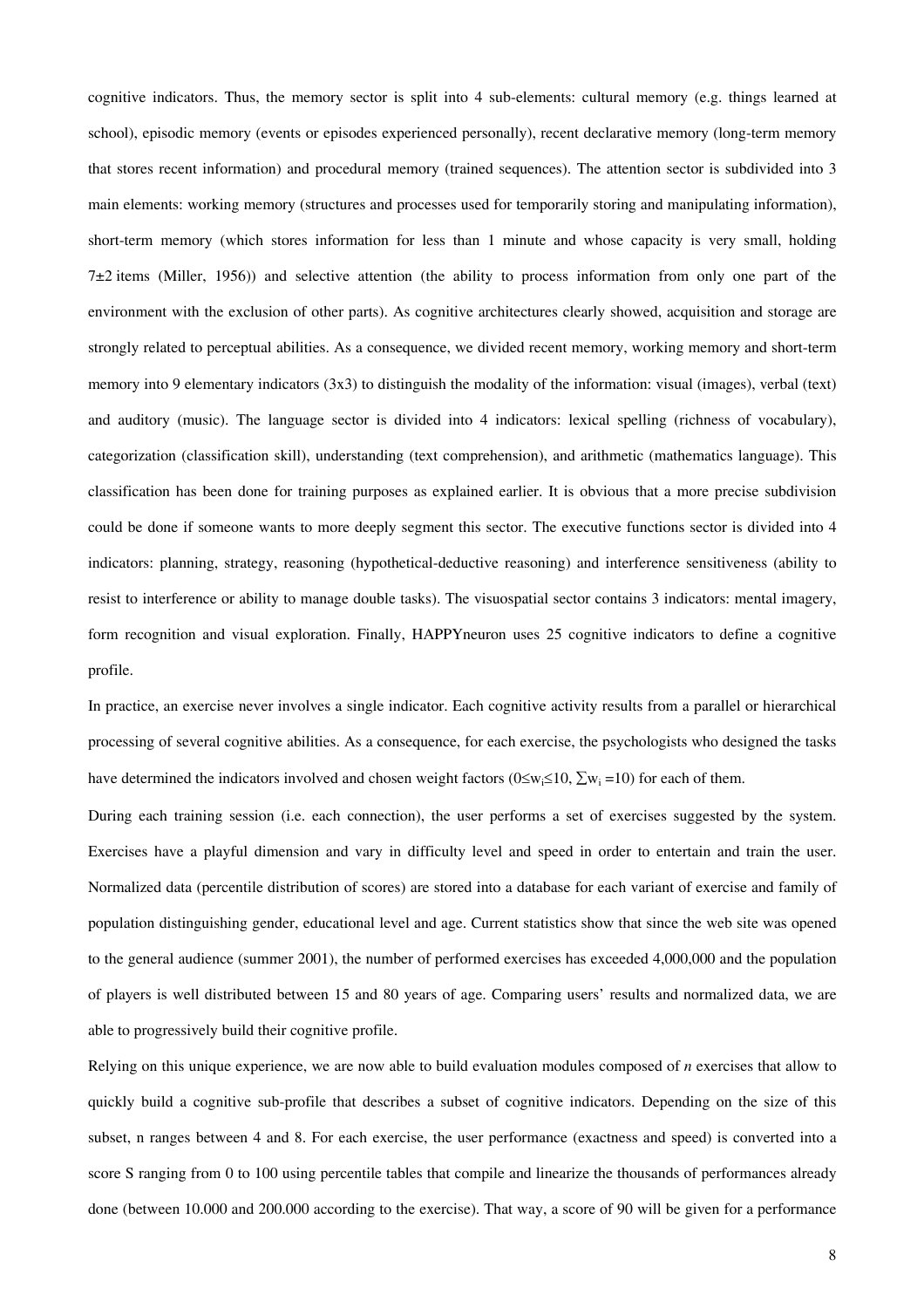higher than the performances done by 90% of the population. On the opposite, a score of 20 will be given if only 20 % of people obtain lower performances. As time response is better when it is smaller, the final score for speed is 100-S. In the example presented in Figure 2, a time response of 500 ms will give a mark of 35 (100-65).



*Figure 2:* Example of normalization of raw performances using percentiles.

As each exercise involves several indicators, these indicators are modified by the final mark according to the weights wi. At the end of the evaluation module, each cognitive indicator is valued. 50 correspond to the average level. In the case of a Gaussian distribution of the performance, 3 and 97 respectively correspond to M-2 $\sigma$  and M+2 $\sigma$  where  $\sigma$  is the standard deviation and M the mean. Because exercises are specially designed to have a good reliability, and thanks to our scoring technique, test-retest reliability coefficients vary between .80 and .95 depending on the exercises.

A cognitive profile is usually very stable (except in case of high stress or drug consumption) and can be defined once and used in various contexts. This is very interesting because contrary to cognitive styles, cognitive indicators are not highly dependent to tasks. For instance, if we consider two comparable tasks (exercises) that mainly required visual short term memory, we observe similar levels of performances.

#### **The Use of Cognitive Indicators in Adaptation**

Because cognitive indicators have some interesting properties, mainly task independence and stability, and because they have direct relationships with perceptual abilities, we think that they can usefully serve as parameters for dynamic adaptation of hypermedia presentations. Our hypothesis is that not all indicators can be used but conjunctions of some of them can help to describe the user's skills for information processing and thus can be used to adapt presentation.

The principle of our adaptation process consists of dynamically building web pages selecting multimedia elements that fit to the user cognitive profile. The choice is done among a set of equivalent elements prepared by the author and is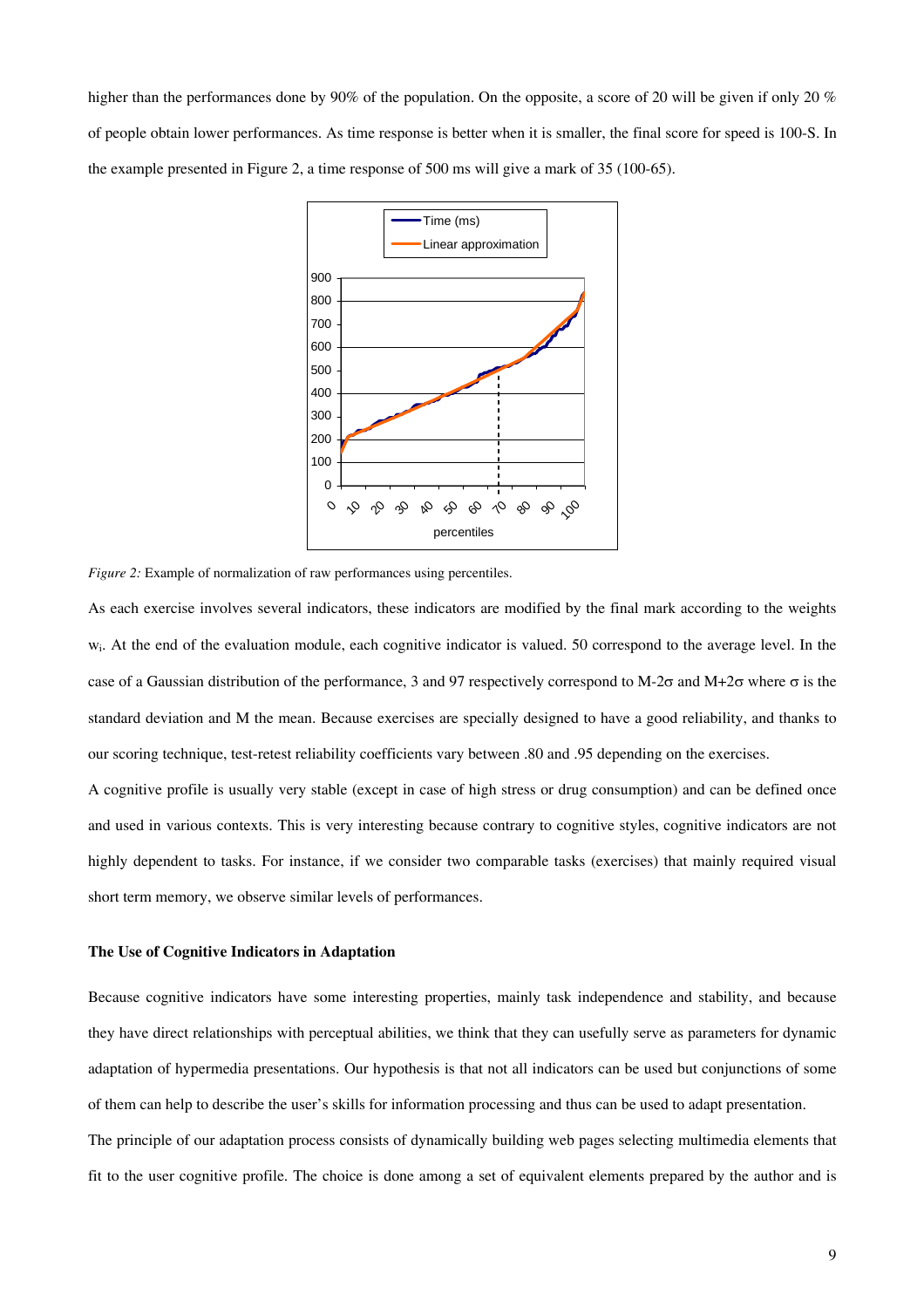based on the maximization of a set of criteria that mainly involve cognitive indicators and characteristics of elements. Our assumption is that if a multimedia document fits well with the user cognitive abilities, then it will increase the memorization capacity of the user and reduce his/her cognitive load.

Our first goal is to use the cognitive indicators for adaptive presentation of hypermedia in e-learning contexts. Depending on the user's profile, the course will be presented using the most adapted media. This requires defining adaptation mechanisms and hypermedia builder tools. One of our main concerns is to build and validate technologies that can be easily used by authors. Our proposal is called CUMAPH.



*Figure 3:* The four processes of CUMAPH

## **3. Description of the CUMAPH Environment**

CUMAPH is an environment in which the hyper-document presentation is adapted according to the cognitive user model. It is composed of four components (Figure 3):

- The "Cognitive User Model Generator" is used to build the user cognitive model using interactive exercises.
- The "Hyper-document Generator" is used by the author of the hyper-document to build XML pieces of documents.
- The "Style sheet generator" consists in building a generic style sheet for sets of hypermedia.
- The "Adaptation engine" builds an adapted version (structure) of an XML document and applies the style sheet.

The first three ones are used before the adaptation, whereas the last one is in charge of the dynamic adaptation.

In the next sections we detail these four processes.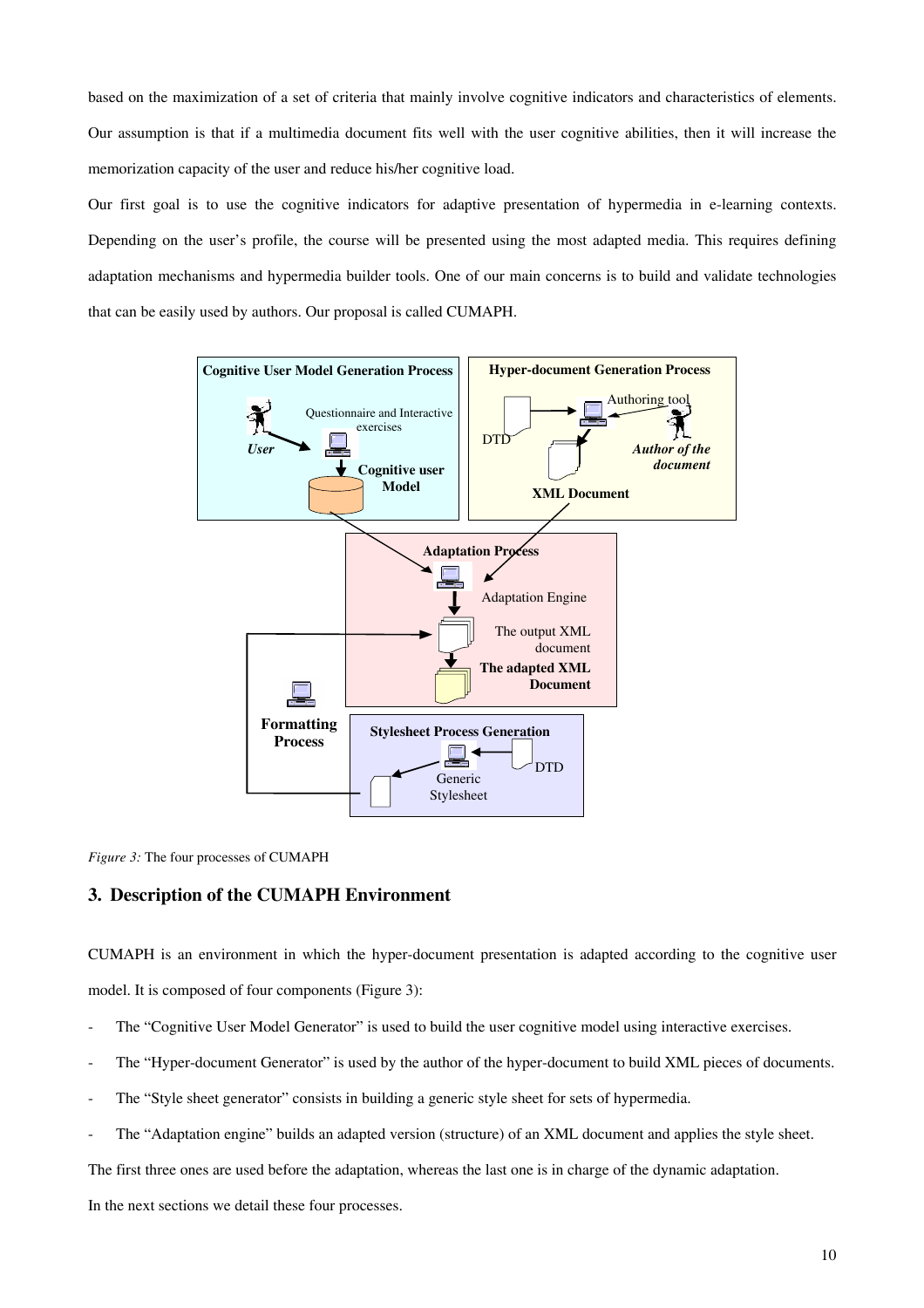### 3.1. GENERATION PROCESS OF A COGNITIVE USER MODEL

Relying on the unique experience of HAPPYneuron™, we built an evaluation module composed of 7 exercises that enables a user to quickly construct his/her cognitive profile. This simplified profile includes four sectors (memory, attention, language and visuospatial) and is focused on differences between modalities (verbal, visual or musical). It involves 13 cognitive indicators: verbal/visual/musical working memory, visual/verbal short term memory, visual/verbal/musical long term memory, form recognition, categorization, understanding, glossary and spatial exploration. This module could be usefully extended, but it already requires 30 to 35 minutes to be achieved. A second test could also extend the first one. This is one of the strengths of the approach because it is very easy to add exercises without implying a heavy validation process. Each exercise (in French) is highly interactive and requires the user to achieve complex tasks (Figure 4 shows the equivalent exercises in English):

- In "Around the World in 80 Trips" the user has to memorize itineraries and locations
- "Split Words" measures lexical fluency and space analysis
- "This Story is full of Blanks" requires a high level of mastering the language (structure, grammar, meaning)
- "Entangled figures" implies form recognition and requires visual attention
- "Funny Grammar" involves language classification
- "Waiter, please" involves memorization of dinner menus with spatial cues
- "Bird Songs" requires audio/musical memory



*Figure 4:* Some interactive exercises extracted from an interactive cognitive evaluation module.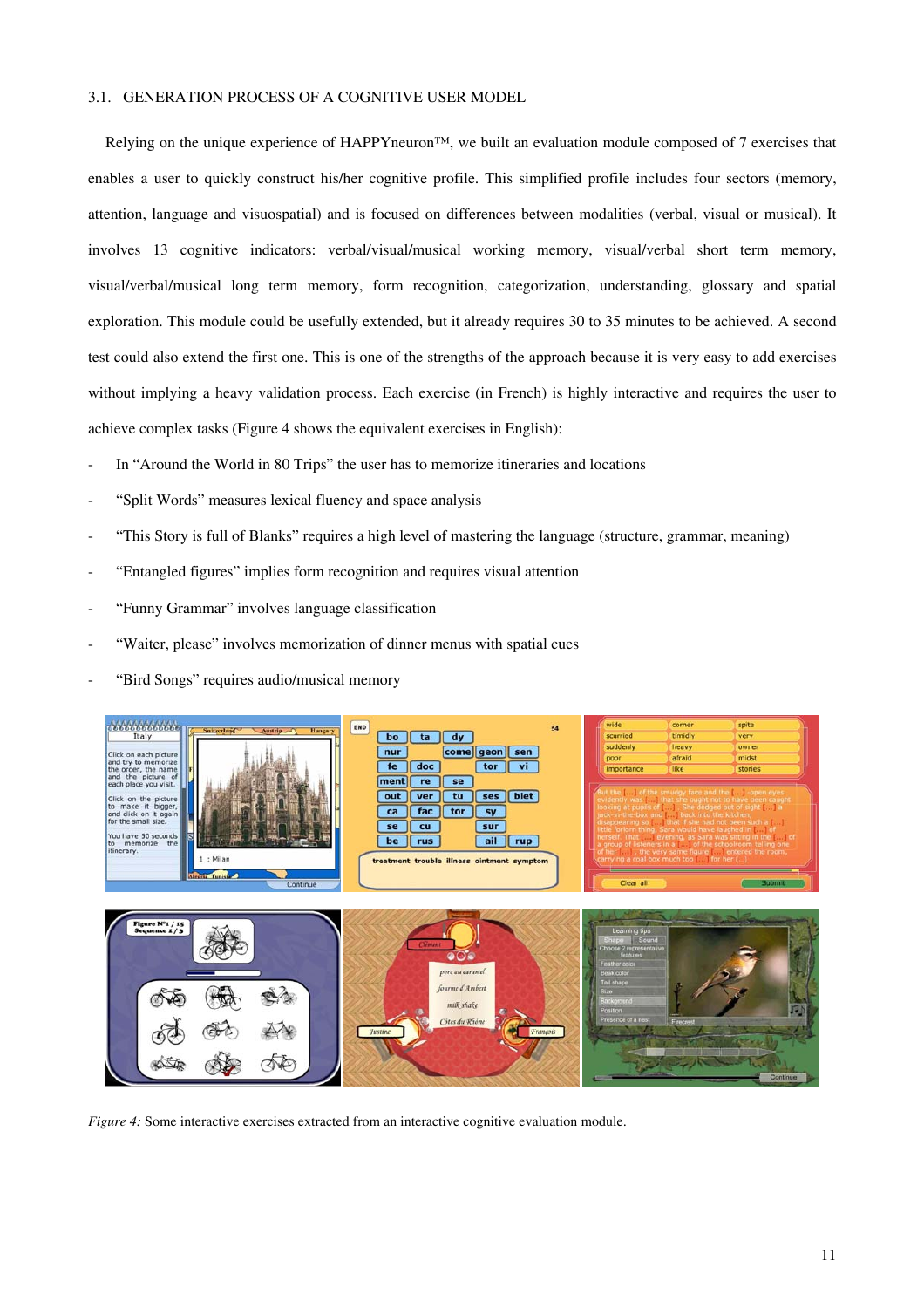### 3.2. THE HYPER-DOCUMENT MODEL AND THE AUTHORING TOOL

### **The Hyper-document Model**

We use a classic model where the hyper-document is made of XML pages. Each page comprises blocks that correspond to various concepts (e.g. title, definition, example, concept #2 or menu). Usually, each block can be presented using different elements that use the same semantics (e.g. a diagram vs. its textual description). Due to the particular properties of each type of media, some elements in a block can contain more details than others but the key concepts have to be present in each of them. An element is associated with media types and can be mono or multimedia (e.g. a figure and its caption, a video and its textual comment). Video, images and sounds are external media.

In order to model hierarchical hyper-documents as well as more graph-oriented hypermedia, blocks can be externalized (stored in separate files) to allow several pages to refer to them (Figure 5).



*Figure 5:* Main structure of the hypermedia.

Each page of the hypermedia follows an XML DTD (Data Type Description). To make it more legible we provide a simplified representation of this structure in Figure 6.

```
Page [title, style]
block [name, group, position, include] 
         element [name, signature, state] 
         content [type="text" : "sound" [duration, autostart] : "image" [width, height, link] : "video" 
         [duration, autostart, width, height, link]] 
rules 
         combi 
exclude 
         combi 
links 
         link [key_word, url, position]
```
#### *Figure 6:* XML structure of each page (tag [attributes])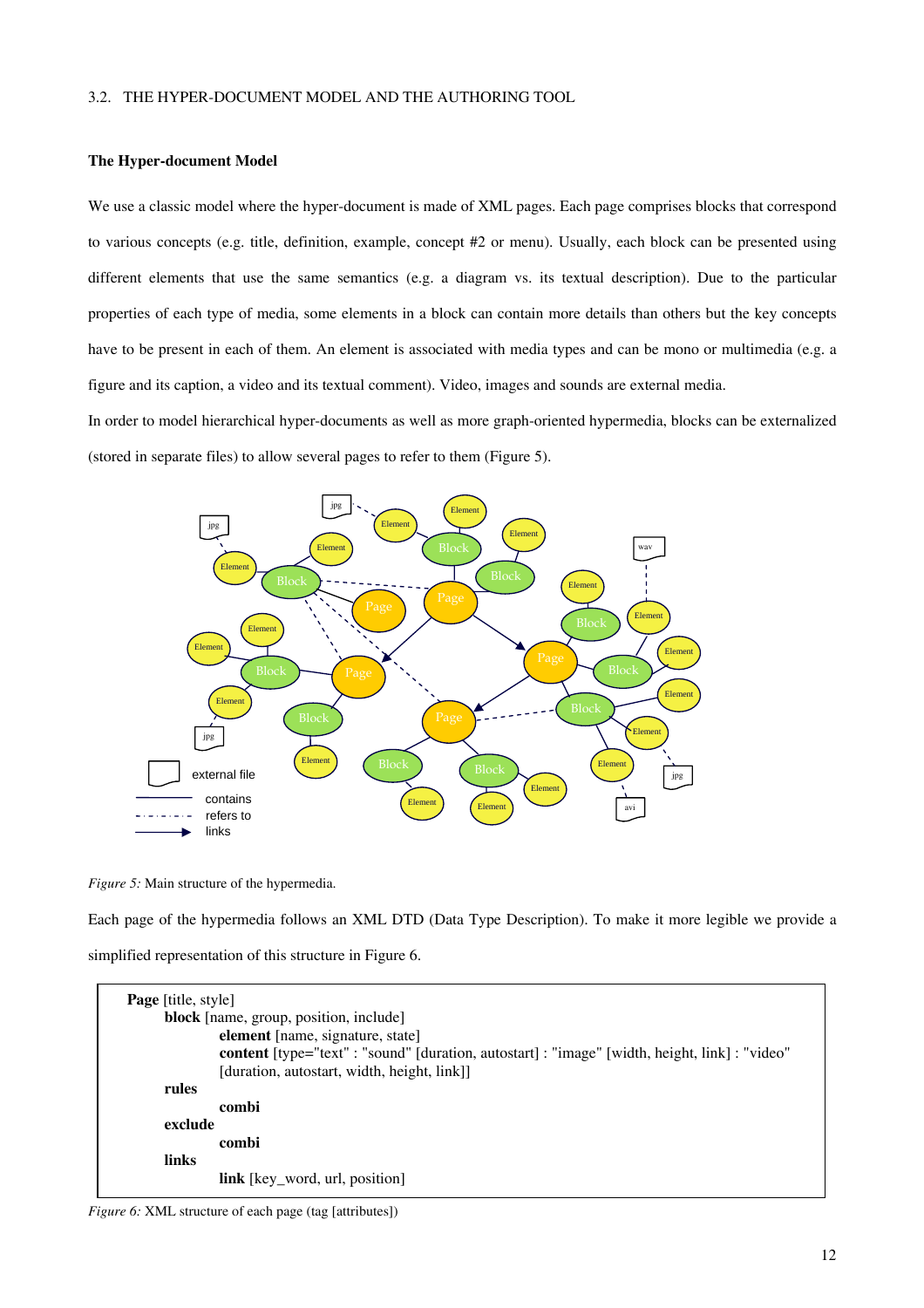This XML description language models our hierarchical structure and adds several important entities.

First, the block tag has 4 attributes:

- "*name*": useful for the author in the generation tool we will describe later;
- "*group*": optional textual reference that links several blocks. This feature constraints the adaptation engine so that all the blocks of a given group are processed identically. A simple example of the use of this property is when we have three navigation blocks (previous, next, main) that have several presentations (graphical button, textual link, etc.). Using the same "group" reference insures that the same presentation will be selected for each block. This is a basic way to ensure coherence and homogeneity of presentation.
- "*position*": this attribute is used later by the style sheet for the layout. This feature can be more sophisticated. Currently, we use a technique similar to Java layout defining 5 positions (center, left, right, top, bottom). Some areas can be empty; in which case the central area is automatically extended to fill them. Usually, the center area is used by main data while the others are dedicated to navigation purposes. When several blocks use the same area, they are presented consecutively using their order of appearance in the document.
- "*include*": this optional attribute is used if the block is external (i.e. defined in another file). This string gives the path name of another XML file, which is a page that contains the referenced block.

Our main goal is to study the effect of the presentation adaptation; therefore we did not feel the need to include items that model semantics in the structure. However, they may need to be added to obtain a fully usable model.

As mentioned earlier, the goal of our adaptation process is to select the elements that will maximize a set of criteria based on cognitive indicators and some characteristics of elements. We store these characteristics in an attribute called *signature*. Because perception and cognition are highly coupled, this signature describes 4 dimensions and is a hybrid model that mixes perceptual and cognitive characteristics:

- the Visual component (V) describes the complexity of visual information contained in the element (mainly in videos or images) ;
- the Audio/Musical component (M) is related to the complexity of audio information contained in the element (mainly in videos or sounds) ;
- the Kinesthetic component (K) describes the interactivity of the element and the realness of the materials (abstract vs. concrete) ;
- the Language component (L) qualifies the complexity of verbal information contained in the element (in texts, diagrams, videos, sounds).

Each dimension of the *signature* is a representation of the "level of complexity" and ranges from 0 to 5. Complex and composed elements have rich signatures. For instance, a diagram and its caption could have a "L3V2M0K0" signature,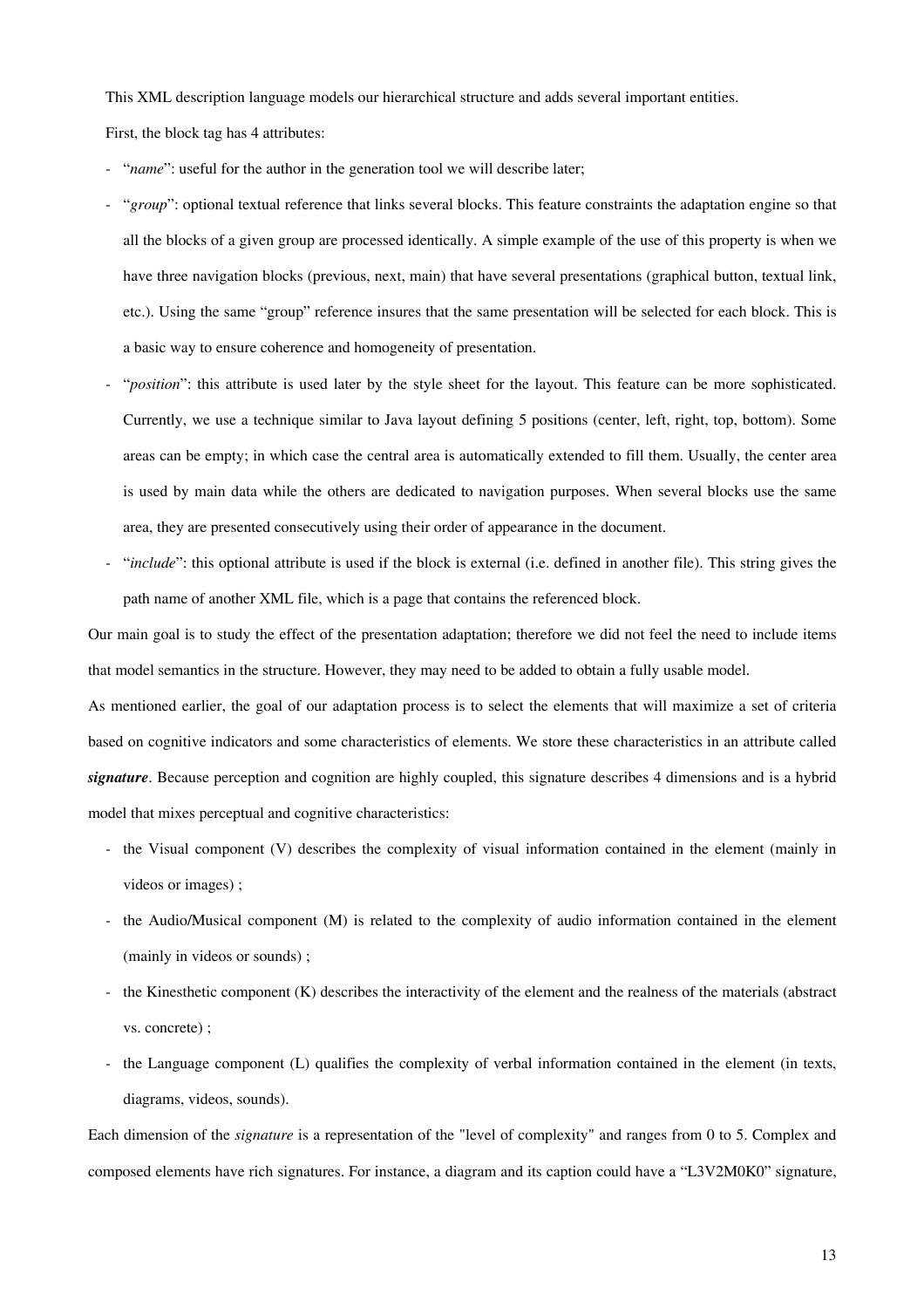whereas a 10 seconds video could have a "L3V5M3K2" signature. To help the author in the assignment of signatures, we have established a guideline table (see Table 1).

|  |  | <i>Table 1</i> Examples of cognitive signatures |
|--|--|-------------------------------------------------|
|  |  |                                                 |

| Signature<br>component        | L                                                                                      | V                                                              | M                                                                           | K                                                                                      |
|-------------------------------|----------------------------------------------------------------------------------------|----------------------------------------------------------------|-----------------------------------------------------------------------------|----------------------------------------------------------------------------------------|
|                               | caption, title, key<br>words                                                           | Icon, button<br>Long text (requires visual<br>exploration)     | Beep, background music<br>without meaning                                   | Clickable element                                                                      |
| $\mathfrak{D}_{\mathfrak{p}}$ | 2 lines sentence, diagrams<br>with text, short voice                                   | Simple diagram                                                 | Jingle or recognizable<br>sound (2-3 seconds)                               | Simple animation                                                                       |
| 3                             | 5 lines paragraph, medium   Diagram, simple drawing<br>voice                           |                                                                | Short sound<br>$(3-10$ seconds)                                             | Animation with menus                                                                   |
| 4                             | 10-15 lines paragraph,<br>long voice                                                   | Complex diagram, medium<br>size picture                        | Long sound<br>$(10-30$ seconds)                                             | Animation with direct<br>manipulation                                                  |
| 5                             | Full page, full interview                                                              | Rich picture                                                   | Very long sound<br>(more than 30 seconds)                                   | Complex interactive anima-<br>tion                                                     |
| comment                       | The value can be in-<br>creased if the structure<br>or if the vocabulary is<br>complex | The value can be increased<br>if the media has many<br>details | The value can be increased<br>if the sound is live and<br>difficult to hear | The value can be increased<br>if the media refers to real<br>world (concrete examples) |

Each element contains one or more media (*content*): text, image, sound or video. Depending on the media type, several attributes are automatically assigned by the generation tool like *width*, *height* or *duration*. Two other attributes can be specified by the author: *autostart* (Boolean) if she wants an auto-start of the media (sound or video) and *link* (string) which is a hyperlink reference.

These hyperlinks are actually defined in the final **links** section. A line describes each link specifying the key words (to find in the text or in the *link* references of images or videos) and the URL (a virtual reference to another XML page or a classical Web URL if it is external to the current site). The third attribute (*position*) is an optional list of numbers that specify occurrences of the keywords in the text in case of numerous occurrences (e.g. if we define a link on the "memory" word which has 10 occurrences, we can declare to have links on the "memory page" only for occurrences #1 and # 4). This technique has been chosen to externalize hyperlinks so that they can be mapped on the different media.

As we will show in section 3.3, the adaptation engine will analyze all the possible combinations of elements described in a page in order to estimate which one is the most compatible with the user profile. This is an automatic process but, if necessary, the author can limit the possible combinations to be analyzed. There are two ways to proceed. First, the authors can list, in the *rules* section, the combinations they want the engine to consider. The second way consists of listing, in the *exclude* section, the combinations they want the engine not to consider. Each *combi* tag in the XML file describes a combination (e.g. L1V0M0K0\$L0V1M0K0) using the \$ character as a delimiter between the signature of its components. These strings are generated by the authoring tool that we present in the next section. That way, if the authors have 3 elements with the following signatures: L5V0M0K0 (text), L4V0M4K0 (recorded voice), L1V4M0K1 (diagram), they can force the system to choose between two bimodal combinations: (L5V0M0K0+L1V4M0K1) or (L4V0M4K0+L1V4M0K1).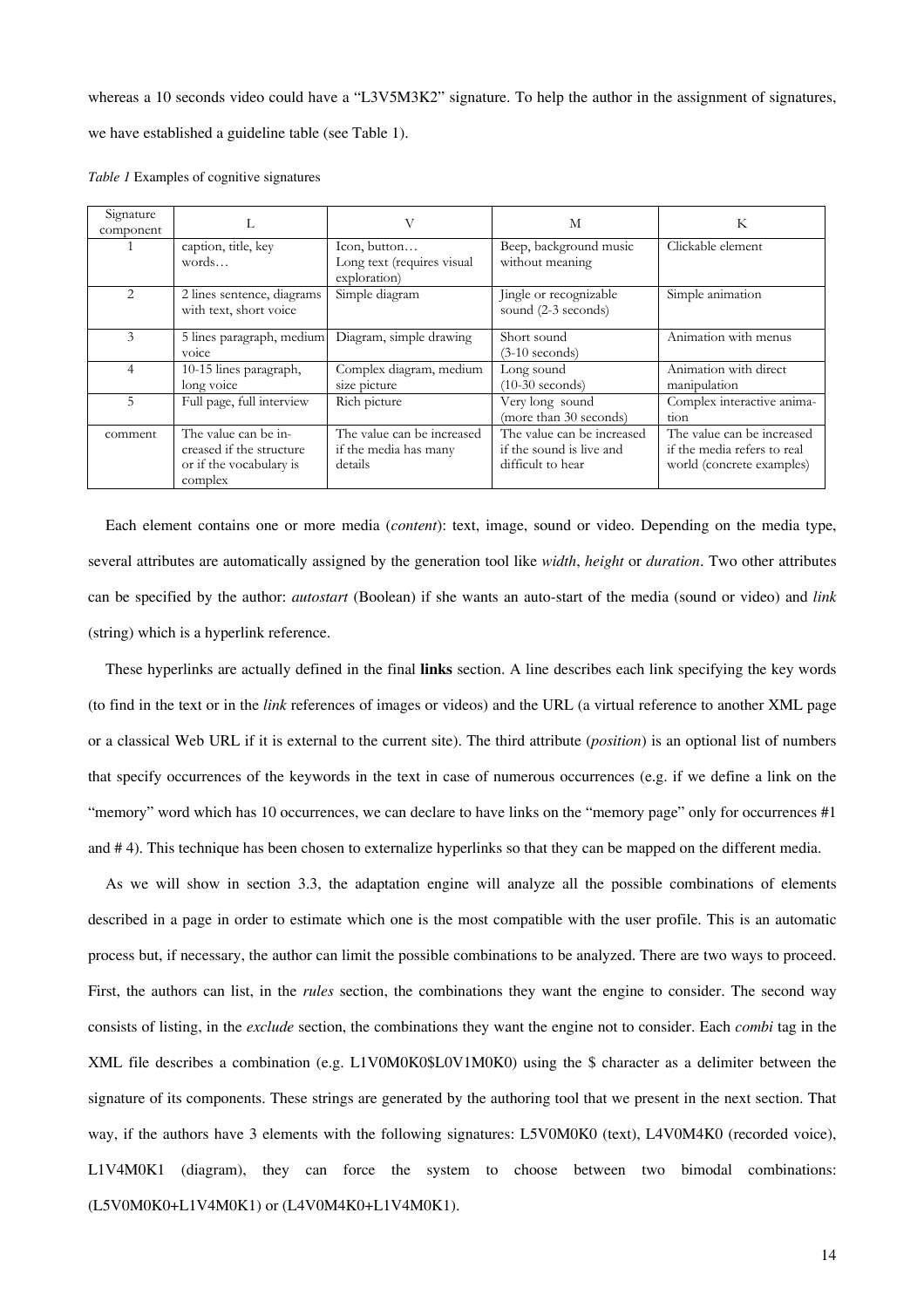| $<$ Page $>$<br><bo>bloc name="part 1" position="center"&gt;</bo>                                                                                                                            | Attention_saga4.xml |
|----------------------------------------------------------------------------------------------------------------------------------------------------------------------------------------------|---------------------|
| <title>L'ATTENTION </title>                                                                                                                                                                  |                     |
| <element name="E1" signature="L3V1M0K0"></element>                                                                                                                                           |                     |
| <content type="text"><b>L'attention peut être sélective :</b><p></p>&gt;<p></p>Etant donné qu'il nous est impossible de traiter</content>                                                    |                     |
| simultanément toute l'information qui se présente à nous, une analyse successive des informations est réalisée. <p></p> Entre en                                                             |                     |
| scène l'attention dite sélective. <p></p> Ce type d'attention opère dès lors que nous avons un choix à effectuer pour la sélection                                                           |                     |
| d'une information répondant à nos attentes dans des circonstances données.<br>$\le$ /element $>$                                                                                             |                     |
| <element name="E2" signature="L1V3M0K0"></element>                                                                                                                                           |                     |
| <content type="text"><i>Si l'on est à la recherche de champignons, l'attention sélective se focalise sur le sol, les</i></content>                                                           |                     |
| autres informations de la scène étant ignorées.                                                                                                                                              |                     |
| <content high="300" type="image" width="270"> GuyWonder_ok.jpg<br/><math>\alpha</math> content</content>                                                                                     |                     |
| $\le$ /element $\ge$                                                                                                                                                                         |                     |
| <element name="E3" signature="L1V0M4K0"></element>                                                                                                                                           |                     |
| <content autostart="yes" duration="11" type="sound">s6.way</content>                                                                                                                         |                     |
| $\le$ /element $\ge$                                                                                                                                                                         |                     |
| $<$ /bloc $>$                                                                                                                                                                                |                     |
| <br>bloc name="part 2" position="center">                                                                                                                                                    |                     |
| <element name="F1" signature="L2V0M0K0"><br/><content type="text"><p></p>&gt;<p></p>&gt;Seule l'information sélectionnée est examinée. L'attention sélective permet donc</content></element> |                     |
| de se focaliser sur un point en se coupant mentalement de l'environnement, sans devoir pour autant s'isoler                                                                                  |                     |
| physiquement.                                                                                                                                                                                |                     |
| $\le$ /element $\ge$                                                                                                                                                                         |                     |
| $\epsilon$ /bloc $\epsilon$                                                                                                                                                                  |                     |
| <br>bloc name="Navigation" include="bloc.xml">                                                                                                                                               |                     |
| $links$                                                                                                                                                                                      |                     |
| <link key_word="PRECEDENT" url="attention_saga3.xml"/>                                                                                                                                       |                     |
| <link key="" url="cours saga.xml" word="SOMMAIRE"/>                                                                                                                                          |                     |
| <link key_word="SUIVANT" position="1" url="attention_saga5.xml"/><br>$<$ /bloc>                                                                                                              |                     |
| $<$ /Page>                                                                                                                                                                                   |                     |
|                                                                                                                                                                                              |                     |

| $<$ Page $>$<br><bloc "="" group="navig" name="Sommaire" position="bottom"></bloc>   | bloc.xml |
|--------------------------------------------------------------------------------------|----------|
| <element name="G1" signature="L1V0M0K0"></element>                                   |          |
| <content type="text">PRECEDENT</content>                                             |          |
| <content type="text">SOMMAIRE</content>                                              |          |
| <content type="text">SUIVANT</content>                                               |          |
| $<$ /element $>$                                                                     |          |
| <element name="G2" signature="L0V1M0K0"></element>                                   |          |
| <content high="50" link="PRECEDENT" type="image" width="190">precedent.jpg</content> |          |
| <content high="50" link="SOMMAIRE" type="image" width="300">sommaire.jpg</content>   |          |
| <content high="50" link="SUIVANT" type="image" width="190">suivant.jpg</content>     |          |
| $<$ /element $>$                                                                     |          |
| $<$ /bloc $>$                                                                        |          |
| <exclude>L1V0M0K0\$L0V1M0K0</exclude>                                                |          |
| $\langle$ Page $\rangle$                                                             |          |
|                                                                                      |          |

*Figure 7:* A sample of XML files

These properties give flexibility to our environment but require a good expertise from the author. To support the generation of the XML files, we have built an authoring tool and we have tried to provide information related to the hyper-document in such a way to help the authors to incrementally edit their documents.

## **The Authoring Tool**

Each time a new technique of adaptation is introduced, it is necessary to provide new tools to help authors in building the hypermedia. Ideally, this should be done in using well-known professional tools as provided by Macromedia, Adobe and Microsoft. However, this is rarely the case because these generic tools are not open enough and because they have their own strategies of use. Most adaptive hypermedia authoring tools focus on semantic segmentation of HTML documents, like SEPHYR and OPHELIA in the ARIADNE project (ARIADNE, 2002).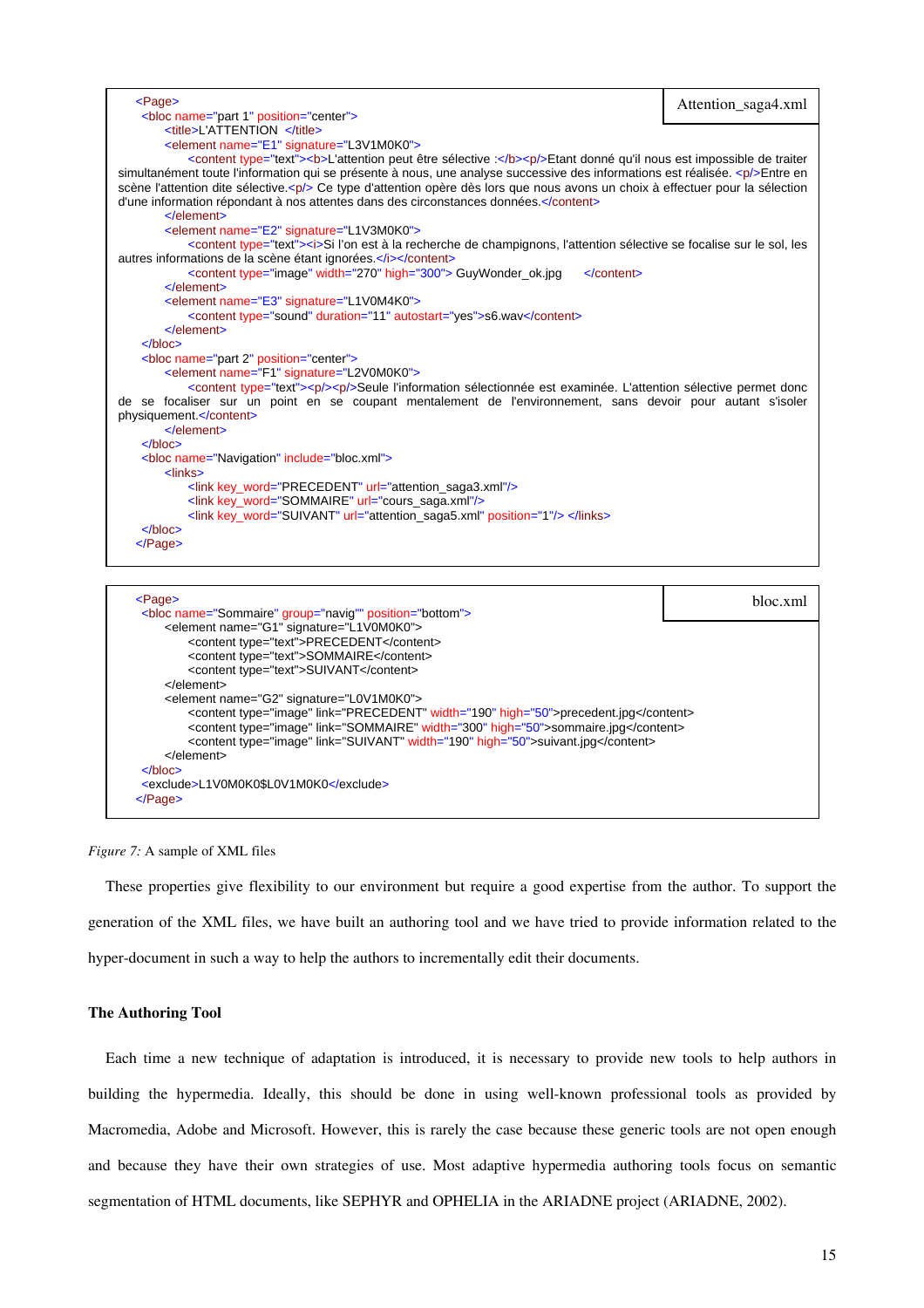Our approach is slightly different and consists of supporting the assembly of elementary content. To achieve this goal, we built a specific editor using Java. Because the cognitive signature of the elements is not a common feature, we included several functions to help the author in using our tool.

The author creates a site and builds the pages using an incremental process. She can switch to a hierarchical view or an XML view. For each block, the author can specify all the parameters, including the cognitive signature (Figure 8), and add contents (text, sound, image or video) (Figure 9). Many default parameters are set to allow first time users to build the pages very easily. The author can also use a CSS style sheet (referenced in the *style* attribute of the page) and apply the styles to the elements.

| <b>Hyper Document Editor</b>         |                                                                                                                                                                                                                                                                                                                                                                                                                                                                                                                           | $\Box$ D $\Box$ |
|--------------------------------------|---------------------------------------------------------------------------------------------------------------------------------------------------------------------------------------------------------------------------------------------------------------------------------------------------------------------------------------------------------------------------------------------------------------------------------------------------------------------------------------------------------------------------|-----------------|
| File Edition ?                       |                                                                                                                                                                                                                                                                                                                                                                                                                                                                                                                           |                 |
| $D \times  B  \times  B  \times  B $ |                                                                                                                                                                                                                                                                                                                                                                                                                                                                                                                           |                 |
| XML Document Tree                    | XML Code<br>Profile Preview                                                                                                                                                                                                                                                                                                                                                                                                                                                                                               |                 |
|                                      | Properties of Page:                                                                                                                                                                                                                                                                                                                                                                                                                                                                                                       |                 |
| E-Page<br>Bloc Definition            | Memory<br>Title:                                                                                                                                                                                                                                                                                                                                                                                                                                                                                                          |                 |
| -- Links<br>Rules                    | QK<br>Style:                                                                                                                                                                                                                                                                                                                                                                                                                                                                                                              |                 |
| Element element 1                    | Commands                                                                                                                                                                                                                                                                                                                                                                                                                                                                                                                  |                 |
|                                      | Add Links<br>Add Bloc<br>Add Element<br>Add Content<br>Add Rules                                                                                                                                                                                                                                                                                                                                                                                                                                                          |                 |
|                                      | Properties of Element                                                                                                                                                                                                                                                                                                                                                                                                                                                                                                     |                 |
|                                      | element 1<br>Name:                                                                                                                                                                                                                                                                                                                                                                                                                                                                                                        |                 |
|                                      | Title:                                                                                                                                                                                                                                                                                                                                                                                                                                                                                                                    |                 |
|                                      | Signature:<br>$\overline{\phantom{a}}$ $\overline{\phantom{a}}$ $\overline{\phantom{a}}$ $\overline{\phantom{a}}$ $\overline{\phantom{a}}$ $\overline{\phantom{a}}$ $\overline{\phantom{a}}$ $\overline{\phantom{a}}$ $\overline{\phantom{a}}$ $\overline{\phantom{a}}$ $\overline{\phantom{a}}$ $\overline{\phantom{a}}$ $\overline{\phantom{a}}$ $\overline{\phantom{a}}$ $\overline{\phantom{a}}$ $\overline{\phantom{a}}$ $\overline{\phantom{a}}$ $\overline{\phantom{a}}$ $\overline{\$<br>Auditive<br>Visual<br>ㅠㅠ |                 |
|                                      | Kinesthesic   <u>Daniel Band</u><br>Language<br>$\frac{1}{4}\sqrt{\frac{1}{1+\frac{1}{1+\frac{1}{1+\frac{1}{1+\frac{1}{1+\frac{1}{1+\frac{1}{1+\frac{1}{1+\frac{1}{1+\frac{1}{1+\frac{1}{1+\frac{1}{1+\frac{1}{1+\frac{1}{1+\frac{1}{1+\frac{1}{1+\frac{1}{1+\frac{1}{1+\frac{1}{1+\frac{1}{1+\frac{1}{1+\frac{1}{1+\frac{1}{1+\frac{1}{1+\frac{1}{1+\frac{1}{1+\frac{1}{1+\frac{1}{1+\frac{1}{1+\frac{1}{1+\frac{1}{1+\frac{1}{1+\frac{1}{1+\frac{1}{1+\frac{1}{1+\frac$<br>2.1111                                       |                 |
|                                      | Modify<br>Clear<br>Cancel                                                                                                                                                                                                                                                                                                                                                                                                                                                                                                 |                 |
|                                      |                                                                                                                                                                                                                                                                                                                                                                                                                                                                                                                           |                 |
|                                      |                                                                                                                                                                                                                                                                                                                                                                                                                                                                                                                           |                 |

*Figure 8:* The hierarchical view of the document and the cognitive signature assignment

| Hyper Document Editor                                                                                                                                                                                                                                                                                                                                                                                                                                                                                                  | $\boxed{\square\square\square}$ |
|------------------------------------------------------------------------------------------------------------------------------------------------------------------------------------------------------------------------------------------------------------------------------------------------------------------------------------------------------------------------------------------------------------------------------------------------------------------------------------------------------------------------|---------------------------------|
| Edition ?<br>File                                                                                                                                                                                                                                                                                                                                                                                                                                                                                                      |                                 |
| $D$ $\approx$ $B$ $\approx$ $B$ $\approx$                                                                                                                                                                                                                                                                                                                                                                                                                                                                              |                                 |
|                                                                                                                                                                                                                                                                                                                                                                                                                                                                                                                        |                                 |
| XML Document Tree<br>Profile Preview<br>XML Code<br>Properties of Page<br>⊟- Page<br>Memory<br>Title:<br>Bloc Definition<br>$\overline{\mathsf{D}}\mathsf{K}$<br>Links<br>Style:<br>Rules<br>Element element 1<br>Commands<br>Content image<br>Add Element<br>Add Bloc<br>Add Content<br>Add Rules<br>Add Links<br>Properties of content<br>The link for this image brain<br>Type:   image<br>\\Ttic-stw7\Travail\hal\SAGA\image\cervo3.jpg<br><b>URL</b><br><b>Stockage des informations</b><br>Informations<br>Notes |                                 |
| <b>Circuit de</b><br>mémorisation<br><b>Information</b><br><b>GRIFTEE</b><br>Informations of activas<br><b>БЕСПАРАТИ</b><br><b>Informations</b><br>and filmers<br>Modify<br>Cancel<br>Clear                                                                                                                                                                                                                                                                                                                            |                                 |

*Figure 9:* Adding contents (image) in an element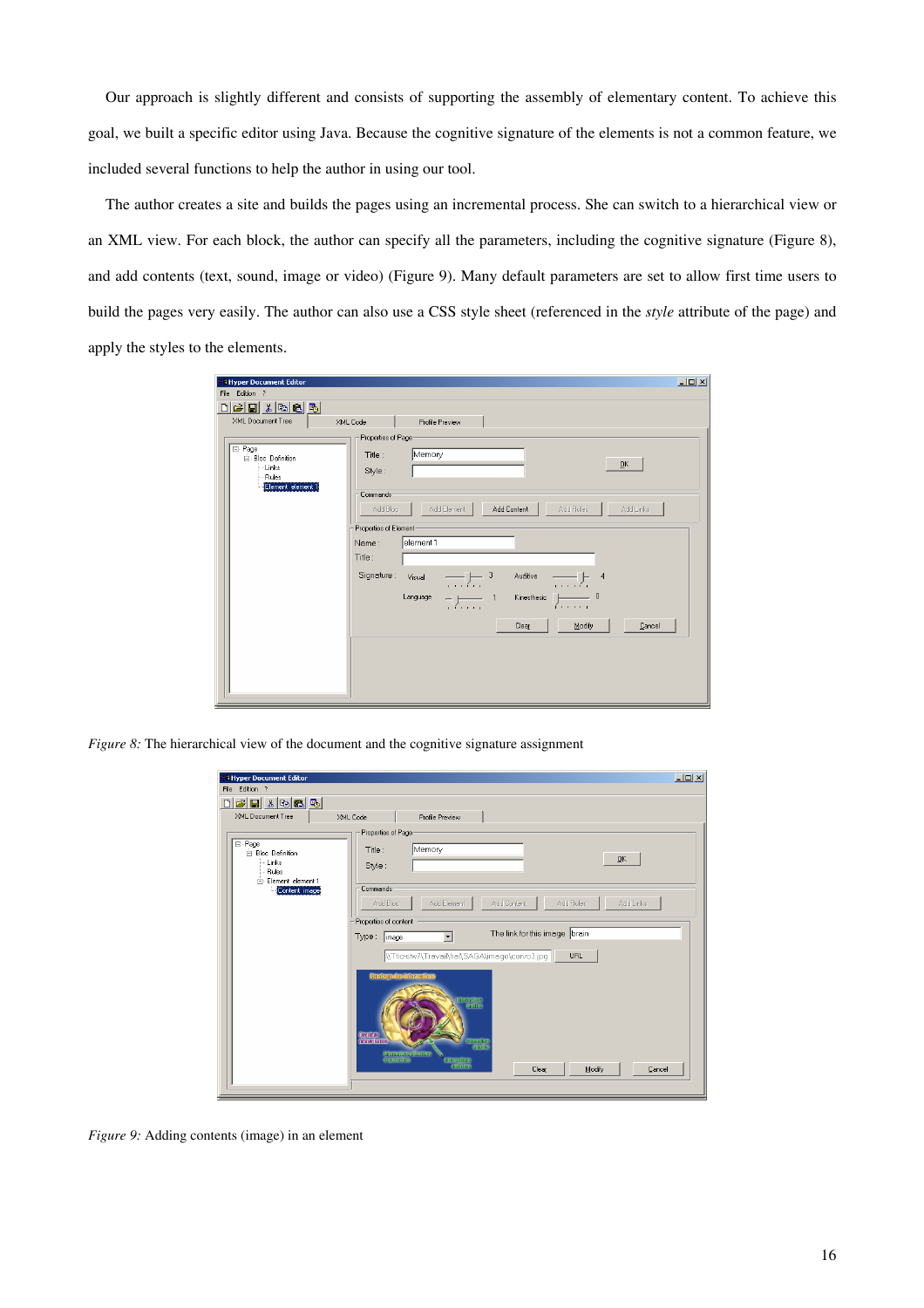To help authors "visualize" what the adapted document will look like, a preview feature has been included in the tool. They just need to quickly build a cognitive profile or select a predefined one (Figure 10) and see the possible results.

| Hyper Document Editor                  |                                                                                                                                                                                                                                                                                                                                                                                                                                      |                 |                       |                                                                                                                                                                                                                                | $\Box$ DI $\times$ |
|----------------------------------------|--------------------------------------------------------------------------------------------------------------------------------------------------------------------------------------------------------------------------------------------------------------------------------------------------------------------------------------------------------------------------------------------------------------------------------------|-----------------|-----------------------|--------------------------------------------------------------------------------------------------------------------------------------------------------------------------------------------------------------------------------|--------------------|
| File Edition ?                         |                                                                                                                                                                                                                                                                                                                                                                                                                                      |                 |                       |                                                                                                                                                                                                                                |                    |
| deid * B & B                           |                                                                                                                                                                                                                                                                                                                                                                                                                                      |                 |                       |                                                                                                                                                                                                                                |                    |
| XML Document Tree                      | XML Code                                                                                                                                                                                                                                                                                                                                                                                                                             | Profile Preview |                       |                                                                                                                                                                                                                                |                    |
|                                        | Select the cognitive indicators related to your profile                                                                                                                                                                                                                                                                                                                                                                              |                 |                       |                                                                                                                                                                                                                                |                    |
| Verbal Working Memory                  | $\begin{array}{ccccccccccccc} \textbf{0} & \textbf{0} & \textbf{0} & \textbf{0} & \textbf{0} & \textbf{0} & \textbf{0} & \textbf{0} & \textbf{0} & \textbf{0} & \textbf{0} & \textbf{0} & \textbf{0} & \textbf{0} & \textbf{0} & \textbf{0} & \textbf{0} & \textbf{0} & \textbf{0} & \textbf{0} & \textbf{0} & \textbf{0} & \textbf{0} & \textbf{0} & \textbf{0} & \textbf{0} & \textbf{0} & \textbf{0} & \textbf{0} & \textbf{0} &$ |                 | Visual Working Memory |                                                                                                                                                                                                                                |                    |
|                                        | Verbal Short Term Memory <b>Contained by Contact Contact Contact Contact Contact Contact Contact Contact Contact Contact Contact Contact Contact Contact Contact Contact Contact Contact Contact Contact Contact Contact Contact</b>                                                                                                                                                                                                 |                 |                       | Visual Short Term Memory - 1999 - 1999 - 1999 - 1999 - 1999 - 1999 - 1999 - 1999 - 1999 - 1999 - 1999 - 1999 - 1999 - 1999 - 1999 - 1999 - 1999 - 1999 - 1999 - 1999 - 1999 - 1999 - 1999 - 1999 - 1999 - 1999 - 1999 - 1999 - |                    |
|                                        | Verbal Long Term Memory - Processing Contract Contract Contract Contract Contract Contract Contract Contract Contract Contract Contract Contract Contract Contract Contract Contract Contract Contract Contract Contract Contr                                                                                                                                                                                                       |                 |                       | Visual Long Term Memory - 29                                                                                                                                                                                                   |                    |
| Form Recognition                       | $\frac{1}{2}$ as $\frac{1}{2}$ as $\frac{1}{2}$ as $\frac{1}{2}$ as $\frac{1}{2}$ as $\frac{1}{2}$ as $\frac{1}{2}$ as $\frac{1}{2}$ as $\frac{1}{2}$ as $\frac{1}{2}$ as $\frac{1}{2}$ as $\frac{1}{2}$ as $\frac{1}{2}$ as $\frac{1}{2}$ as $\frac{1}{2}$ as $\frac{1}{2}$ as $\frac{1}{2}$ as                                                                                                                                     |                 |                       | Visual and Spatial Exploratic - The Common Common S9                                                                                                                                                                           |                    |
| Glossary                               |                                                                                                                                                                                                                                                                                                                                                                                                                                      |                 | Category              |                                                                                                                                                                                                                                |                    |
| Comprehension                          | $\overline{1}$ 69                                                                                                                                                                                                                                                                                                                                                                                                                    |                 |                       |                                                                                                                                                                                                                                |                    |
| Profile181<br>Profile181<br>Profile268 |                                                                                                                                                                                                                                                                                                                                                                                                                                      |                 | Show                  | Clear<br>Save                                                                                                                                                                                                                  |                    |

*Figure 10:* Defining virtual cognitive profile for preview.

### 3.3. ADAPTING HYPER-DOCUMENTS ON THE FLY

In order to tailor the presentation to each user, dynamic generation of web pages is preferable to storing static pages on disk. Indeed, if the information can be put together in many ways, the sheer number of possible variants can make static pages impractical (Hook, 1997). To build an adapted version of a document, various techniques can be applied, most of which are rule-based (inference rules – Kobsa, 1994, selection rules - De Bra, 2003). In the CUMAPH environment, we use another approach by optimizing numeric criteria.

### **Principles**

To illustrate the adaptation process, we use the sample page presented in Figure 7 and titled *Attention*, which is extracted from a cognitive psychology introductory course called "Brain Saga". Figure 11 depicts its structure.



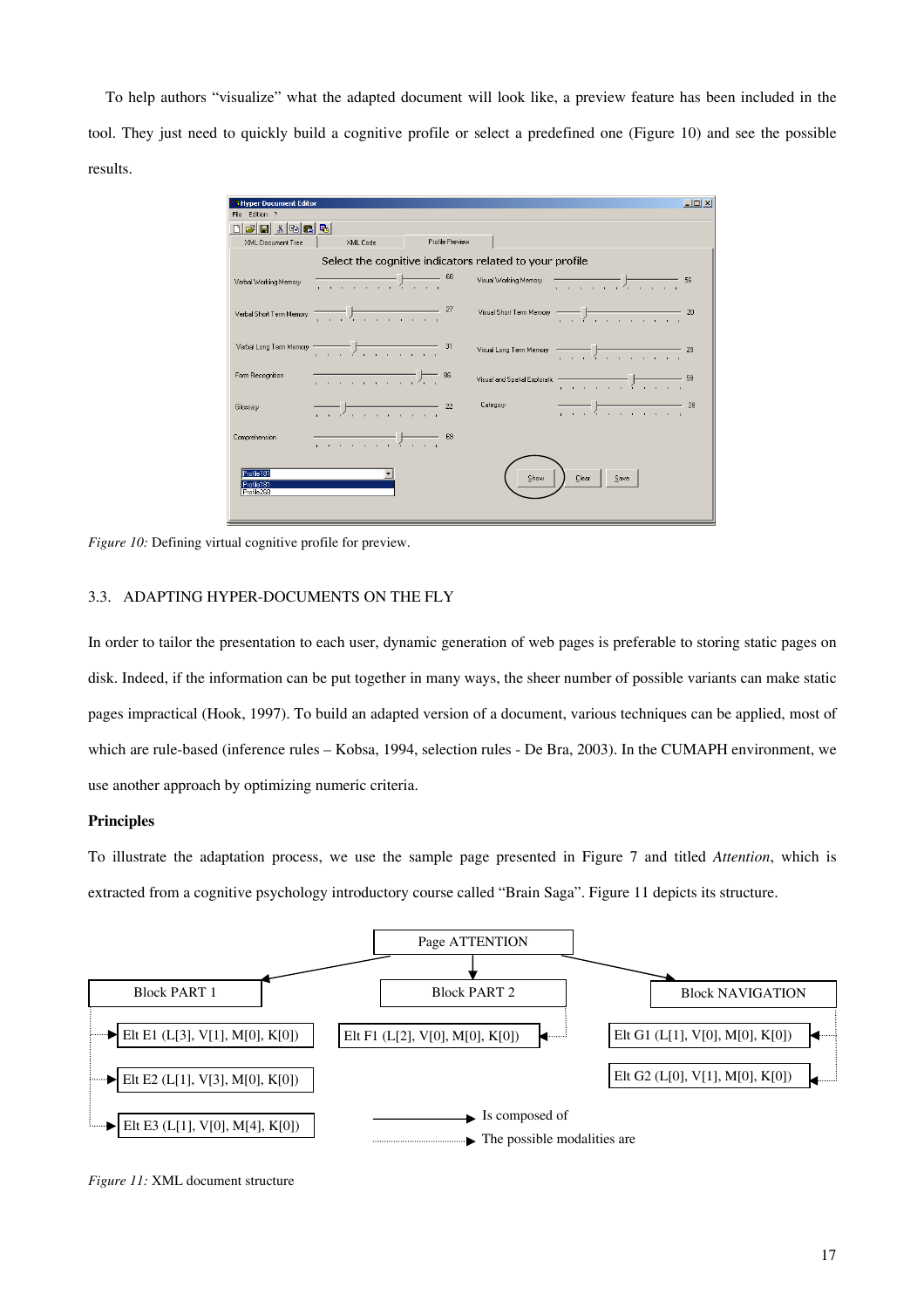This page has 3 blocks: "PART 1" (3 elements: E1, E2, E3), "PART 2" (one element: F1) and "NAVIGATION" (2 mutually exclusive elements: G1, G2; see the <exclude> tag in the XML file, Figure 7). When a user accesses this page on a web server, the issue is to first find the "best" combination of elements according to the author's goals as well as the reader's abilities, and then to dynamically build and present the selected combination.

Before detailing all the steps of our approach (Figure 12), we sum up its main aspects. First we build a compatibility matrix whose columns correspond to numeric criteria and whose rows are the possible combinations of media types. For each "combination / criterion" pair (e.g. capacity to manage more than one media and respect of preferred media) a compatibility factor is calculated using an arithmetic formula that combines the user cognitive profile and the characteristics of the combination. The combination of media that obtains the highest weighted average of criteria is considered to be the most compatible one. At that stage, we define only two cognitive criteria, but the technique can be extended to cover more, including non cognitive criteria.

Then, the server application (currently a Microsoft ASP program: "engine.asp?file=mydoc.xml") builds in memory an enriched XML document that contains the whole page to be presented ("mydoc.xml") and applies the XSL style sheet on this temporary document. Finally, the resulting HTML file is sent to the Internet browser.



**Detailed Process** 

*Figure 12:* The algorithm for selecting the "best" multimedia combination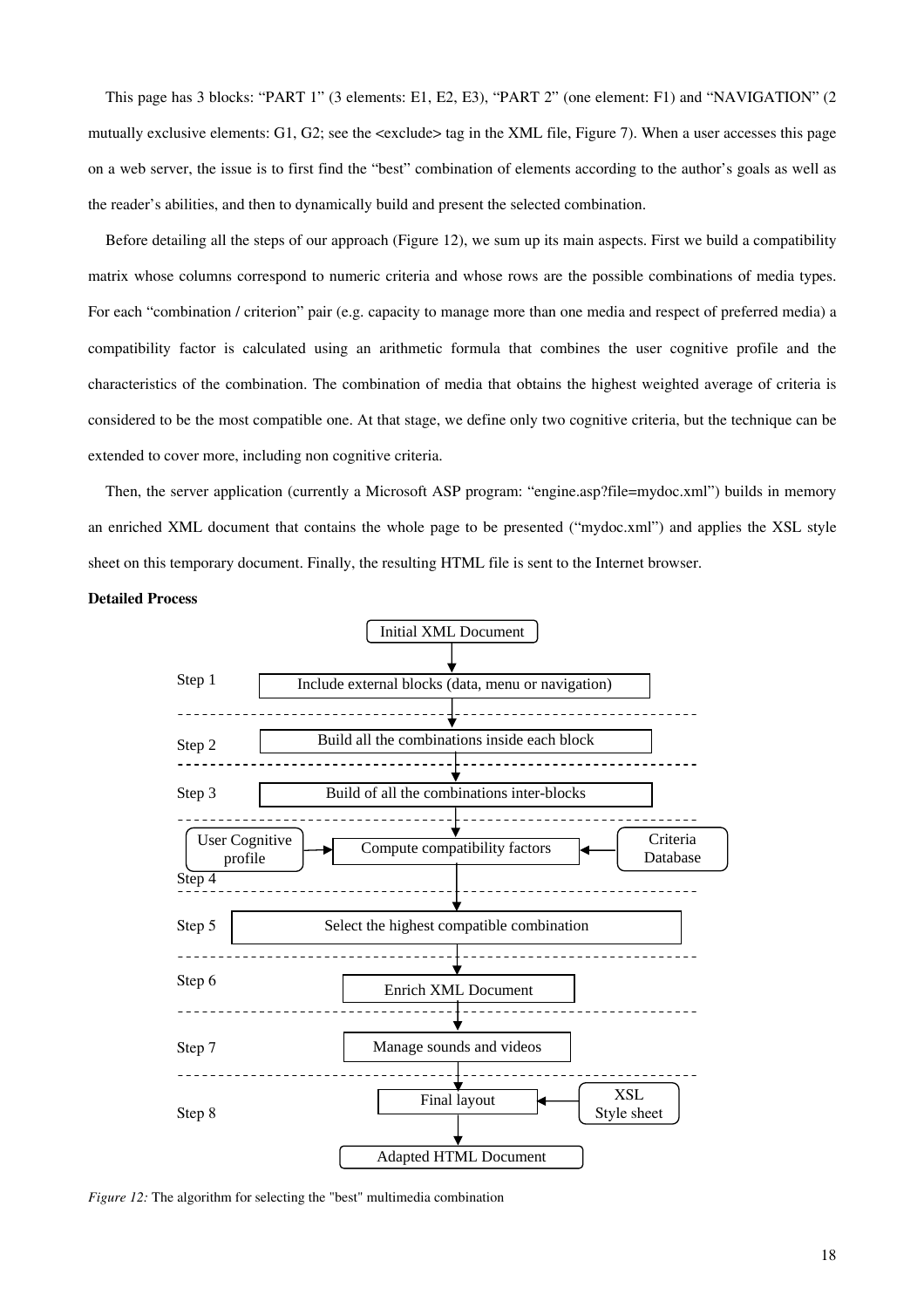In steps 1 through 3, the process starts by building all the possible combinations respecting the author's constraints (*rules* & *exclude* sections). Because we need global evaluation, the combinations define a full document. In step 4, for each combination, the compatibility factor is calculated by evaluating criteria related to user profile (cognitive indicators) and the document itself (number of media, level of complexity for every media, etc). We can define several criteria but it would be difficult to validate their reliability and efficiency. As a consequence, we have decided to start our experiments only with two criteria. The first criterion (C1) is used to evaluate how much a combination fits to 3 synthetic cognitive indicators respectively called Visual, Verbal and Musical Score. The Visual score is the average of the visual memories and visual-spatial indicators. The Verbal score is the average of verbal memories and language indicators. The Musical score is the average of musical memories. We assume that these scores accurately qualify how much someone will feel comfortable with visual, verbal and musical materials. The second criterion (C2) is used to favor the selection of a multimedia combination. It simply compares the number of modalities of a combination to the highest possible one. **Our goal is to select multimedia combinations that do not overload the cognitive abilities of the user.**

$$
(NbVi*ScVi+NbVe*ScVe+NbM*ScM)/(NbVi+NbVe+NbM)
$$
 (C1)

$$
100*(Nb'_{Vi}+Nb'_{Ve}+Nb'M)/Nb'_{Max}
$$
 (C2)

with

$$
Sc_{Vi} = (WM_{Vi} + STM_{Vi} + LTM_{Vi} + Rec + Exp)/5
$$

### $Sc_{Ve} = (WM_{Ve} + STM_{Ve} + LTM_{Ve} + Glos + Cat + Und)/6$

#### $Sc_M = (WTM_M + LTM_M)/2$

Combination characteristics:  $Nb_{Ve}/Nb_{Vi}/Nb_M$ : Sum of Verbal / Visual / Musical signatures  $Nb = Nb<sub>Vi</sub>+Nb<sub>Ve</sub>+Nb<sub>M</sub>$  $Nb'_{Ve} = Min(1; Nb_{Ve})$  Nb'<sub>Vi</sub> = Min(1; Nb<sub>Vi</sub>) Nb'<sub>M</sub> = Min(1; Nb<sub>M</sub>)  $Nb'_{\text{Max}}$ : Max $(Nb'_{\text{Vi}}+Nb'_{\text{Ve}}+Nb'_{\text{M}})$  for all the combinations  $S_{\text{Cyl}}/S_{\text{Cyl}}$  Sc<sub>M</sub>: Visual / Verbal / Musical scores calculated using cognitive indicators:

Cognitive indicators:  $WM_{Vc}/WTM_{Vi}/WTM_{Mi}$ : Verbal/ Visual/ Musical Working Memory STM<sub>Ve</sub>/ STM<sub>Vi</sub>: Verbal/ Visual Short Term Memory  $LTM_{Vc}/LTM_{Vi}/LTM_M$ : Verbal/ Visual/ Musical Long Term Memory Rec: Form Recognition, Exp: Visual and spatial Exploration, Glos: Glossary, Cat: Category, Und: Understanding

Step 4 of the process selects the combination whose **compatibility factor CF** is the greatest one. Currently, we use a weighted mean of the two criteria:  $CF=(3xC1+C2)/4$  (we privilege the cognitive compatibility C1 to the multimedia criterion C2). To show an example of this step which is the heart of the adaptation process, we adapt the sample XML file presented Figure 7, using 3 prototypic cognitive profiles (see Table 2).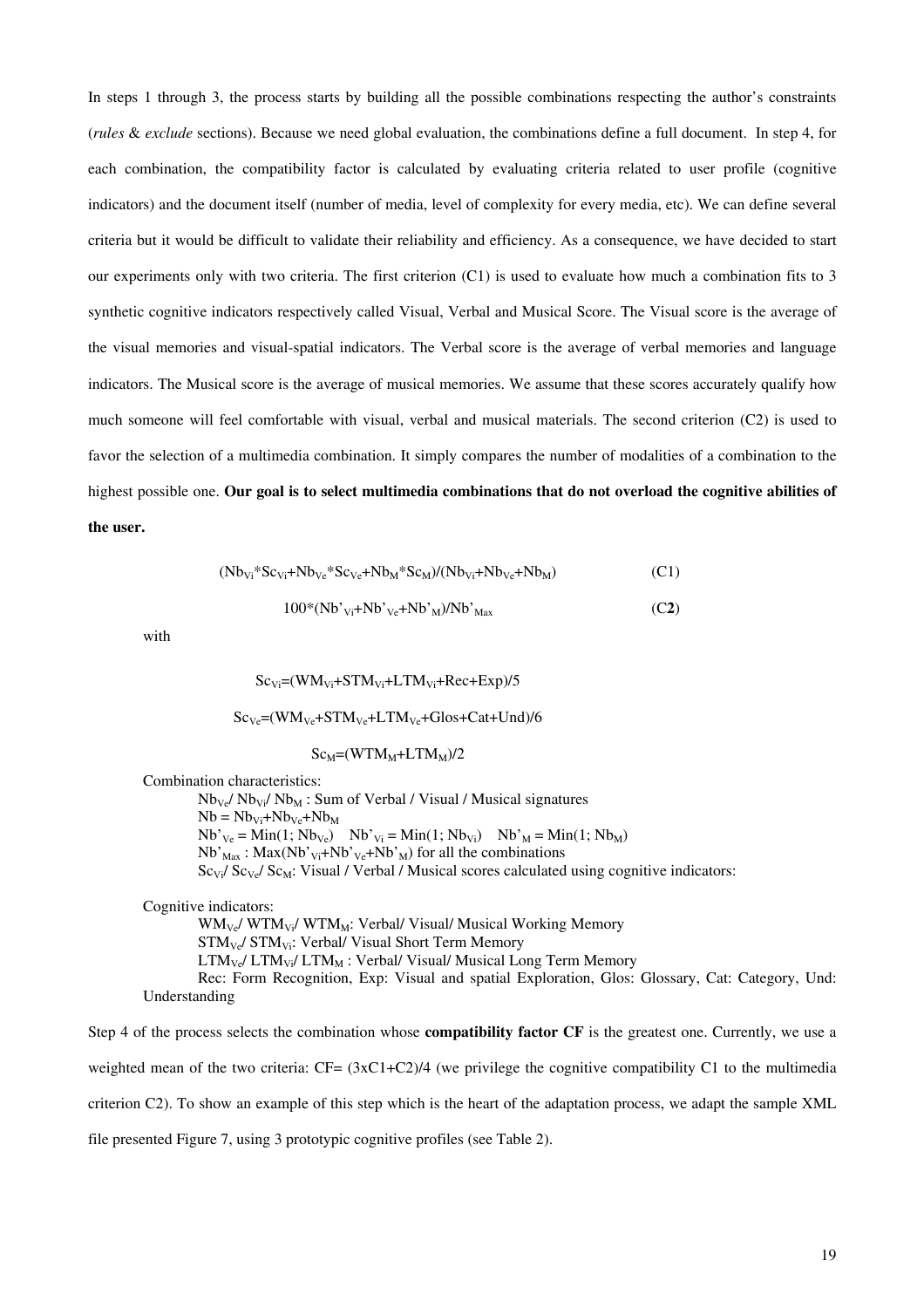*Table 2:* Cognitive profile for three prototypic users

| Indicators<br>Profiles |     | $C^{C\vee^{\otimes}}$<br>ت | $\sim$ $c^{C^{1/2}}$ | cov | $M^{N^{1/8}}$ | $\sim v_{\rm 100}$ | <b>Mural</b><br>c | <b>ALLIE</b><br>כי | $\Lambda^{M \vee \vee}$ | <b>NVO</b> | $M_{\rm V}$ | <b>VIII</b> | Glos | $\sim 2^{\circ}$ | ∿، | $2e^{U}$ | οΨ |
|------------------------|-----|----------------------------|----------------------|-----|---------------|--------------------|-------------------|--------------------|-------------------------|------------|-------------|-------------|------|------------------|----|----------|----|
| verbal"<br>Рr          |     | 25.0.                      | 0150.0II             | 75  | 25            | 50                 | ′5                | 25                 | 75                      | 25         | 50          | J           | ں ،  | 75               | 25 | 25       |    |
| visual"                |     |                            | 25.0                 | 25  | 75            | 25                 | 25                | 75                 | 25                      | 75         | 25          | ے           | 25   | 25               | 75 | 75       |    |
| musical"<br>Pr         | 25. |                            | 75<br>ΟI             | 25  | 25            | 75                 | 25                | 25                 | 25                      | 25         | 75          | nr.         | 25   | 25               | 25 | 25       |    |

Considering the page we want to adapt, table 3 lists the possible intra-block combinations with their associated

cognitive signature:

*Table 3:* List of possible intra-block combinations with their associated cognitive signature

| Name of the<br>intra-block<br>combination | <b>Block</b> | Element        | Ve | Vi | м | K |
|-------------------------------------------|--------------|----------------|----|----|---|---|
| A1                                        |              | E1             | 3  |    | 0 | 0 |
| A2                                        |              |                |    | 3  | 0 | 0 |
|                                           |              | E <sub>2</sub> |    |    |   |   |
| A3                                        | 1            | E <sub>3</sub> |    | 0  | 4 | 0 |
| A12                                       |              | $E1+E2$        | 4  | 4  | O | 0 |
| A13                                       | 1            | $E1+E3$        | 4  |    | 4 | 0 |
| A23                                       |              | $E2+E3$        | 2  | 3  | 4 | 0 |
| A123                                      | 1            | $E1+E2+E3$     | 5  | 4  | 4 | 0 |
| <b>B1</b>                                 | 2            | F1             | 2  | 0  | 0 | 0 |
| C <sub>1</sub>                            | 3            | G <sub>1</sub> |    | 0  | O | 0 |
| C <sub>2</sub>                            | 3            | G2             | n  |    |   | 0 |

The "best" combination for every user is shown (in bold) in the following table. The score values are the weighted average of the criteria given above.

| inter-block |                  |                  | signatures      |     |     |      | Profile 1      |      |      | Profile 2      |      |                | Profile 3      |      |
|-------------|------------------|------------------|-----------------|-----|-----|------|----------------|------|------|----------------|------|----------------|----------------|------|
| combination | NB <sub>Ve</sub> | NB <sub>Vi</sub> | NB <sub>M</sub> | NB. | NB' | C1   | C <sub>2</sub> | CF   | C1   | C <sub>2</sub> | CF   | C <sub>1</sub> | C <sub>2</sub> | CF   |
| A1 B1 C1    | 6                |                  | 0               | 7   | 2   | 67.9 | 66.7           | 67.6 | 32.1 | 66.7           | 40.8 | 25.0           | 66.7           | 35.4 |
| A1 B1 C2    | 5                | 2                | 0               | 7   | 2   | 60.7 | 66.7           | 62.2 | 39.3 | 66.7           | 46.1 | 25.0           | 66.7           | 35.4 |
| A2 B1 C1    | 4                | 3                | 0               | 7   | 2   | 53.6 | 66.7           | 56.8 | 46.4 | 66.7           | 51.5 | 25.0           | 66.7           | 35.4 |
| A2 B1 C2    | 3                | 4                | $\Omega$        | 7   | 2   | 46.4 | 66.7           | 51.5 | 53.6 | 66.7           | 56.8 | 25.0           | 66.7           | 35.4 |
| A3 B1 C1    | 4                | 0                | 4               | 8   | 2   | 62.5 | 66.7           | 63.5 | 25.0 | 66.7           | 35.4 | 50.0           | 66.7           | 54.2 |
| A3 B1 C2    | 3                |                  | 4               | 8   | 3   | 56.3 | 100.0          | 67.2 | 31.3 | 100.0          | 48.4 | 50.0           | 100.0          | 62.5 |
| A12 B1 C1   |                  | 4                | $\Omega$        | 11  | 2   | 56.8 | 66.7           | 59.3 | 43.2 | 66.7           | 49.1 | 25.0           | 66.7           | 35.4 |
| A12 B1 C2   | 6                | 5                | 0               | 11  | 2   | 52.3 | 66.7           | 55.9 | 47.7 | 66.7           | 52.5 | 25.0           | 66.7           | 35.4 |
| A13 B1 C1   | 7                | 4                | 4               | 12  | 3   | 62.5 | 100.0          | 71.9 | 29.2 | 100.0          | 46.9 | 41.7           | 100.0          | 56.3 |
| A13 B1 C2   | 6                | 2                | 4               | 12  | 3   | 58.3 | 100.0          | 68.8 | 33.3 | 100.0          | 50.0 | 41.7           | 100.0          | 56.3 |
| A23 B1 C1   | 5                | 3                | 4               | 12  | 3   | 54.2 | 100.0          | 65.6 | 37.5 | 100.0          | 53.1 | 41.7           | 100.0          | 56.3 |
| A23 B1 C2   | 4                | 4                | 4               | 12  | 3   | 50.0 | 100.0          | 62.5 | 41.7 | 100.0          | 56.3 | 41.7           | 100.0          | 56.3 |
| A123 B1 C1  | 8                | 4                | 4               | 16  | 3   | 56.3 | 100.0          | 67.2 | 37.5 | 100.0          | 53.1 | 37.5           | 100.0          | 53.1 |
| A123 B1 C2  |                  | 5                | 4               | 16  | 3   | 53.1 | 100.0          | 64.8 | 40.6 | 100.0          | 55.5 | 37.5           | 100.0          | 53.1 |

*Table 4:* Scores related to every combination and the "best" combination for each profile.

In steps 6 and 7, the process is enriching the XML file to prepare the final layout.

First, the "state" attribute of each element has the value 1 if the element belongs to the selected combination. If not, the engine compares the cognitive signature of the element to one of the selected elements. If it is richer in one or more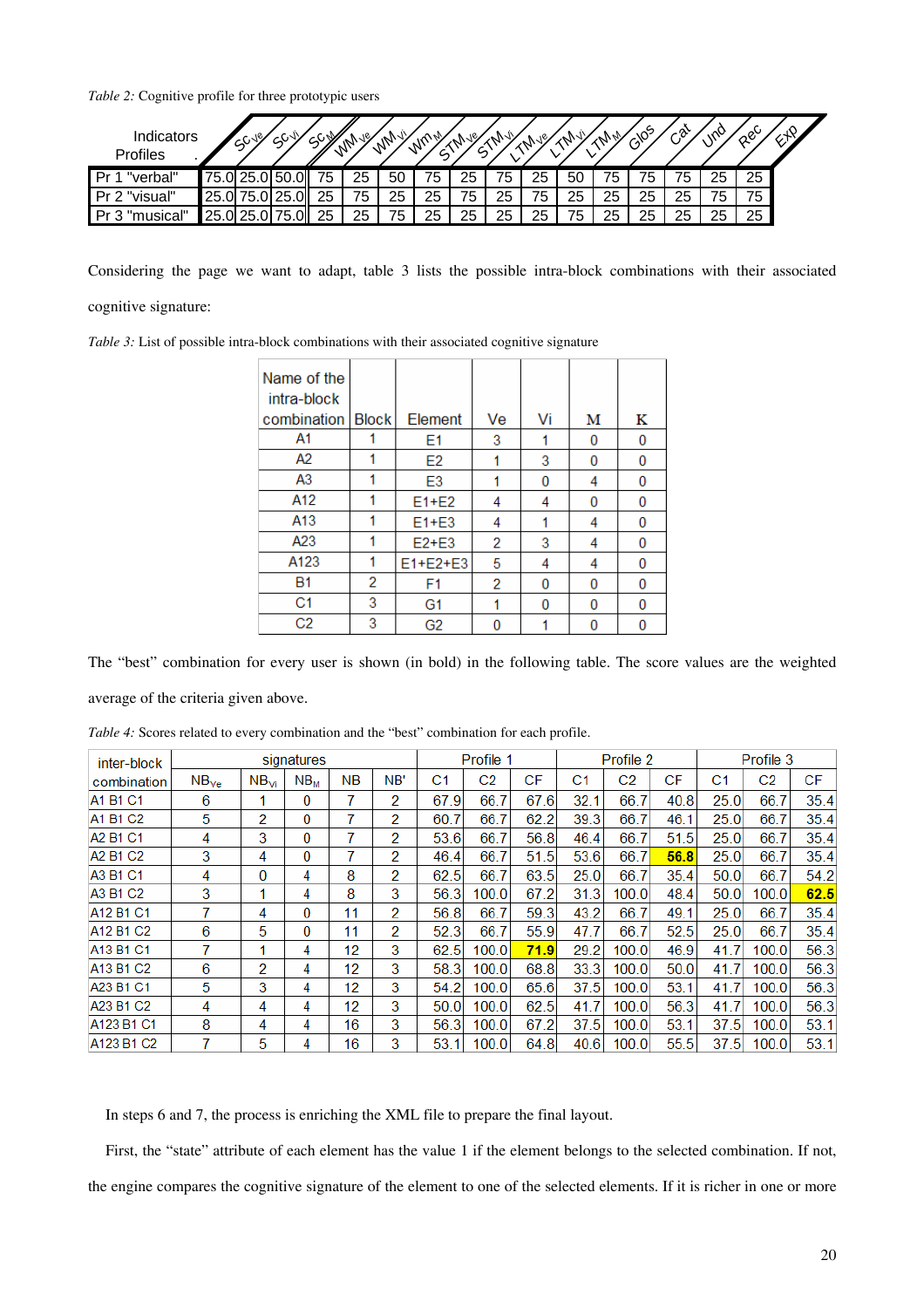dimensions (LVMK) the element can be useful even if it seems unsuitable to the user profile. For example, a definition may be presented to the user in a textual form with small graphical illustration, whereas, the complete information can be presented with a detailed diagram. In this case, the "state" attribute is given the value 2, otherwise it would be 0. Because the user can look for something specific that has not been selected by the automatic process, all elements that have "state=2" will be displayed as small icons on which the user can click to view or hear the element in a popup window.

Finally, the system automatically computes another signature called "material signature" for each element as sign\_mat="T*a*I*b*S*c*" with *a*, *b* and *c* ranging from 0 to 5, and adds it to the XML structure. This signature is related to the physical characteristics of the media. *a* refers to the length (number of characters) of texts (T). *b* refers to the dimension (width and height) of images and video (I). *c* is related to the duration of sounds and video (S). This signature is used in the last step to help in choosing between several layout patterns.

In step 7, the engine detects if some sounds have to be automatically played. In this case, the temporal sequences that will be used by javascript codes are changed according to audio files characteristics.

### 3.4 THE FINAL LAYOUT

The last step of the adaptive process is to apply an XSL stylesheet to visualize the output document (i.e. the document enriched by the adaptive engine). In order to be independent from the browser, this operation is done on the server side. The HTML page that results from this operation is sent to the browser.

Because general human factors and usability rules have to be considered for the layout, we defined rules to build efficient and coherent layouts. These rules can be further improved using more sophisticated layout patterns.

According to the number of blocks and their contents, the screen is divided into partitions (based on the 5 positions described in section 3.2). "Top" and "Down" areas are split horizontally whereas "Left, "Center" and "Top" are split vertically.

Inside each block, the spatial dispositions change according to material signatures:

- If an element contains only one media,  $100\%$  of the area width is used.
- If the element contains multimedia information, several cases are considered depending on the material signature (*sign\_mat*). For instance, if textual and graphical contents have medium dimensions, they are displayed together. If the graphical content is larger than the textual one, the image is displayed above the text (the text is probably the image caption).

The icons related to the reduced elements are presented on the right, just after the displayed elements (with state "1"). The user can access the alternative elements by clicking on these icons.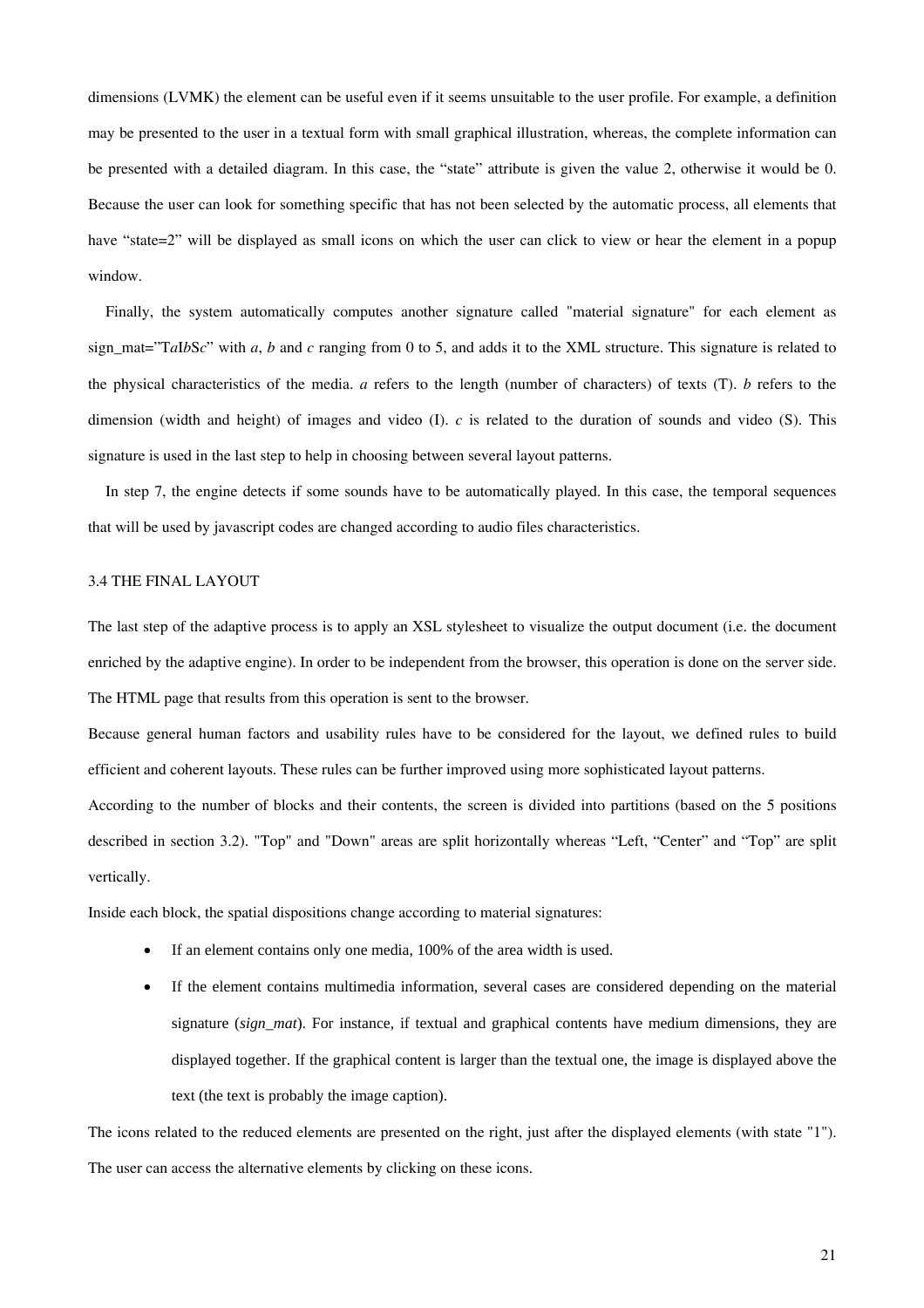The hyperlinks are created by considering the data given in the link tag (i.e. keywords, addresses and positions). If an address belongs to the same document, the stylesheet changes and redirects it to the adaptive engine (e.g.: "/engine.asp?page=mypage.xml"). The "positions" attribute allows to create links only for some occurrences of keywords (i.e. the positions given in the tag link). For example, if we find many occurrences of the keyword inside the text, only the given positions (the first, the last, the first two, etc.) will be tagged.

These treatments end the transformation process, the HTML output document is transmitted to the web browser to be displayed.

Figure 12 presents the results of the adaptation of the sample page according to the 3 cognitive profiles (Table 4).

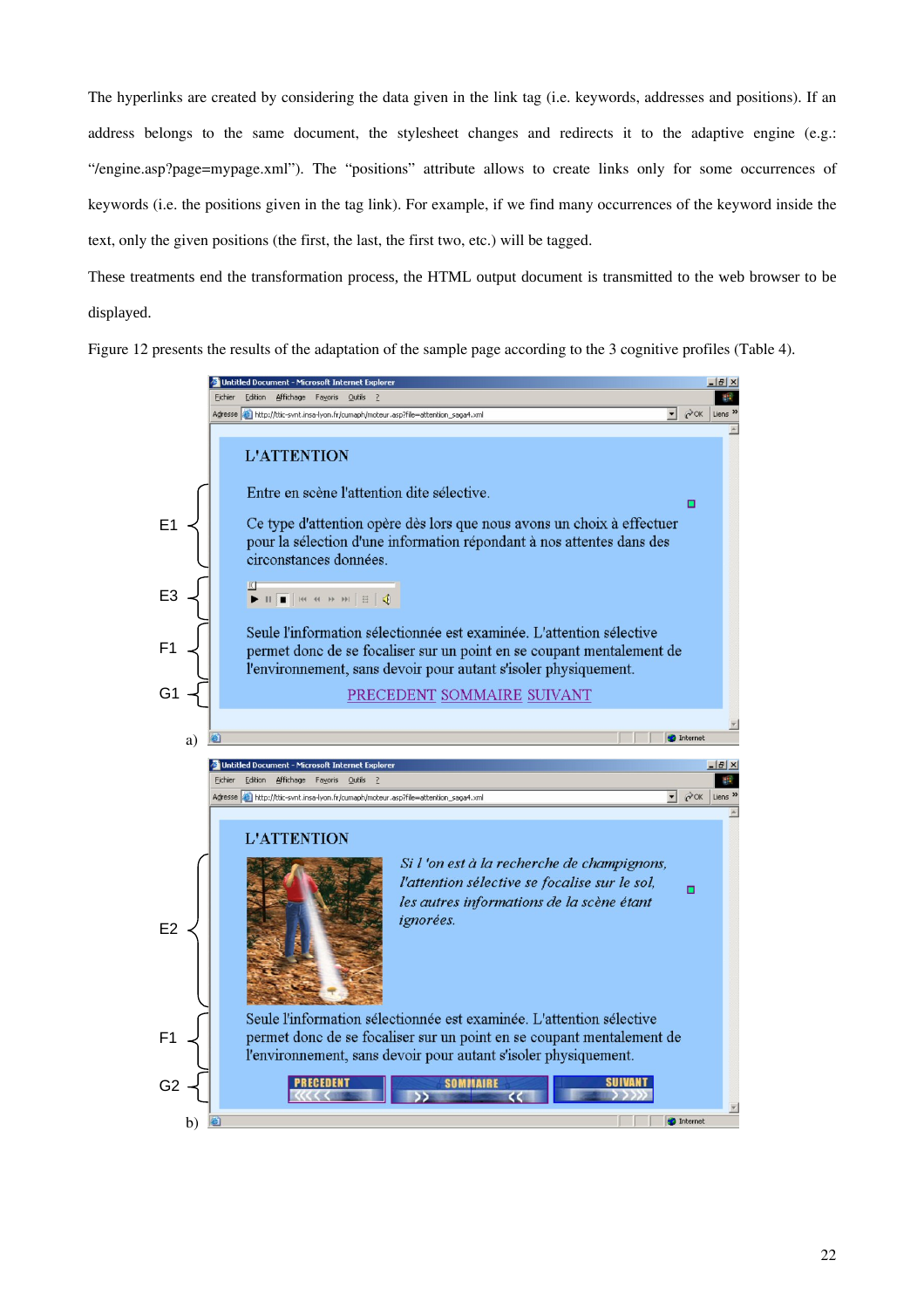

*Figure 12:* The same page presented to 3 prototypic profiles (a: "verbal", b: "visual", c: "musical")

These three presentations of the same document do a good job in illustrating the results of the adaptation process. Of course, it is difficult to explain why these presentations have been selected as they are resulting from a maximization process. However, we notice that they seem to be very coherent with the profiles: the verbal profile obtains a full-text presentation and an audio verbal comment, the visual profile has a picture instead of a textual explanation, and the musical profile has the audio comment and a visual navigation bar.

## **4. The Experiment**

### 4.1. THE PROTOCOL

David Chin (2001) stressed the importance of empirical evaluation of adaptive systems. He first underlined, that statistical analysis require large group of subjects, and second, that it is often difficult to build a control situation (e.g., a control group for the system without user modeling). Indeed, the most common approach to evaluating an adaptive system is to compare it to its non adaptive version. This approach was adopted by the evaluations of both MetaDoc (Boyle, 1994) and PUSH (Hook, 1997). Although these evaluations showed that the adaptive versions of the systems improved users' performance in several information tasks, the quality of the non-adapted version can often be argued. Other approaches consist of splitting a population into two opposite groups A & B (e.g. visual vs. verbal profile) and experiment the system using counter balanced situations. This technique is very efficient if it is possible to split the population into opposite groups. In our situation, this technique is not applicable because cognitive profiles are supposed to be very heterogeneous.

In order to prove that our adaptation system has positive effects, we applied an innovative protocol. Our experimental hypothesis is as follows: if we are able to show that an adaptation based on a cognitive profile that is close to the user cognitive profile has better results than an adaptation based on a cognitive profile that is far from the user cognitive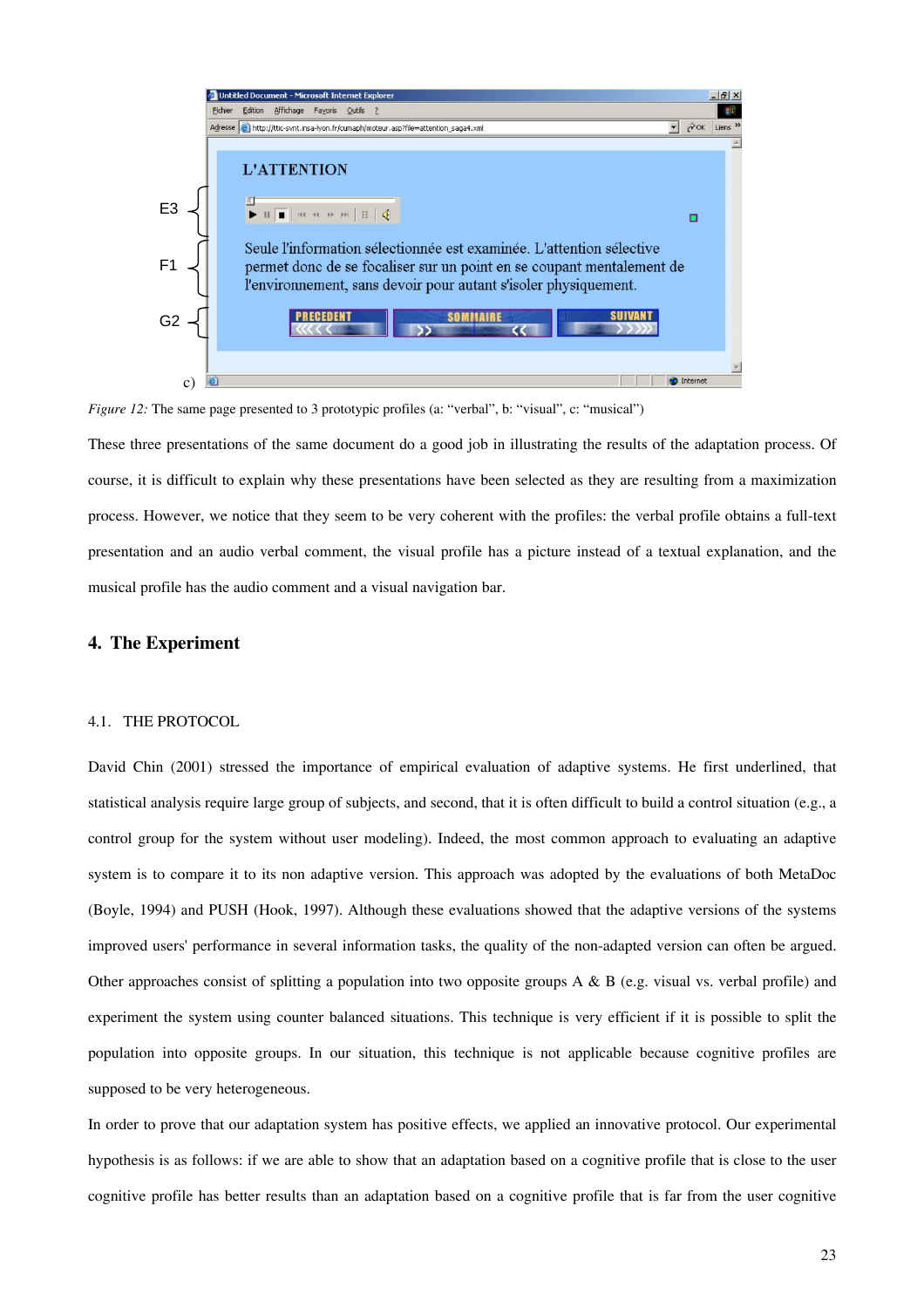profile, it means that the benefits are attained by the adaptation process and not by the quality of the media used. So, we used the following method:

- Each subject performs a module (the 6 interactive exercises presented in section 3.1) that builds up his/her real cognitive profile;
- For each subject, we generate a randomized cognitive profile (a set a random indicators ranging between 10 and 90);
- We give them 20 minutes each to navigate through a web-course that is adapted according to the randomized profile. For the purpose of the experiment, the function that reduces the non selected elements (state=2) into icon has been disabled in order to present only the elements chosen by the system;
- We evaluate their new knowledge using a questionnaire with open questions, which gives a mark between 0 and 100 (later called Mark). A qualitative final question is asked "Give a value range from 1 to 5 to qualify the overall quality of presentation of this course". This value is later called "Feeling".

Then, we analyze the results and try to show that coherent adaptation, i.e. when the randomized profile is close to the real profile, give better results than less coherent adaptation, i.e. when then randomized profile really differs, regardless of the real profile. The validity of our approach can potentially be affected by two risks: (1) the random creation of profiles might result in implausible and unnatural profiles (e.g., combinations that cannot occur in real life or extreme values that cannot practically occur), (2) the global distribution of the randomized profiles is not fully homogenous (either because the number of subjects was insufficient or we were unlucky with the random algorithm). In our case, there is not a big risk for the first phenomenon as (1) we keep values within range [10, 90], which is not above 1.28 standard deviation, and (2) we only use three synthetic values ( $Sc_{Vi}$ /  $Sc_{V}$ ,  $Sc_{M}$ ), which can have no correlation. Of course, if we plan to introduce other criteria, we should check this point carefully. For the second risk, we graphically verified that the random values seem to be homogeneous. However, for deep analysis, this should be insufficient. We suggest carefully validating the distribution of the random profiles for similar experiments.

42 subjects (third year students in industrial engineering at INSA-LYON participated in the experiment. After the evaluation module, 3 subjects were excluded because they had inadequate mastering of the French language leading them to misunderstand tasks in the test module and thus to have aberrant profiles. They were initially included because we were hoping to see effects of non-native speakers. Consequently, 39 students have been included in the analysis: 15 women and 24 men, between 19 and 22 years old.

For the second step of the experiment we used a hyper-document called "*Saga du Cerveau*" (Brain Story), which explains what cognitive abilities are (Habieb\_Mammar et al., 2003). This course has been generated with our authoring tool and contains 21 pages. Its contents were chosen because the initial knowledge of each subject was almost null on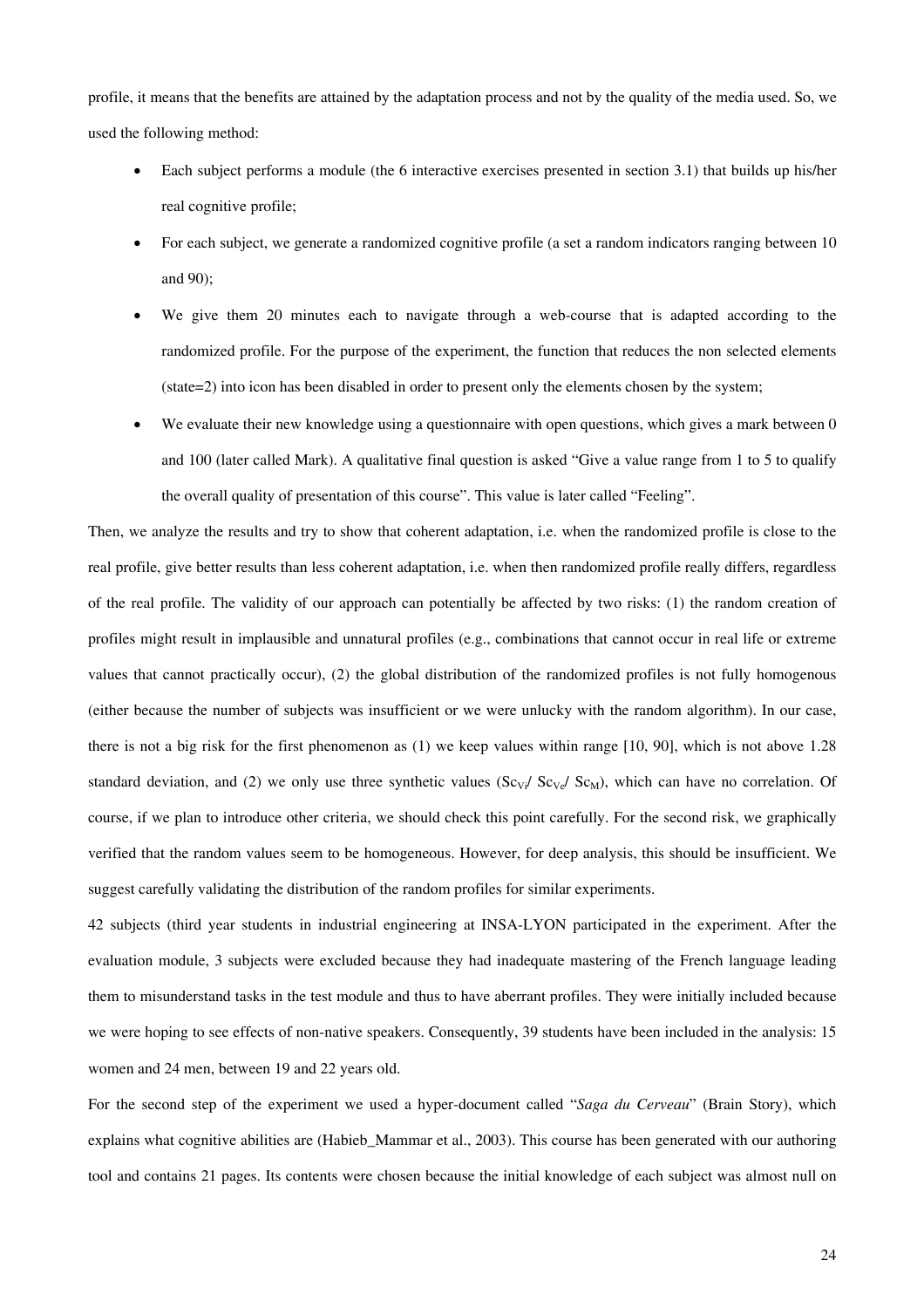the topic and in all cases insufficient to correctly answer the questionnaire. Indeed, the subjects belong to an engineering school and have not taken courses in cognitive psychology. The questions in the evaluation questionnaire were difficult enough to ensure that good answers come from recent knowledge and not from previous knowledge. Before presenting the results of our experiment, we introduce the set of variables we used.

Considering the criteria we are currently using in the compatibility matrix and to simplify the analysis, we summarized the 13 cognitive indicators given by the evaluation module in 3 scores: verbal  $(Sc_{Ve})$ , visual  $(Sc_{Vi})$  and musical  $(Sc_M)$ (see section 3.3 for more details). We also defined a general Profile score as the mean value of the 13 cognitive indicators. As all the indicators are normalized (see section 2.3) we consider this operation as legal. This very synthetic score characterizes attentional and memorization abilities. Our assumption is that people with high value should have better memorization and understanding performances than people with low value, and so, should have better results in our final questionnaire.

In order to estimate the coherence between the real profile  $(Sc_{V_e}, Sc_{Vi}, Sc_M)$  and the randomized profile  $(RSc_{Ve}, RSc_{Vi},$  $RSC_M$ ) we need to define an "adaptation distance". Currently we chose to use the Euclidian distance between both profiles:

$$
Distance = \sqrt{(Sc_{\text{V}_e} - RSc_{\text{V}_e})^2 + (Sc_{\text{V}_i} - RSc_{\text{V}_i})^2 + (Sc_{\text{M}} - SSc_{\text{M}})^2}
$$

To segment population, we also decided to split Profile and Mark into 6 classes based on the mean value (M) and the standard deviation  $(S)$ :  $[\< M-2S]$  [M-2S; M-S] [M-S; M] [M; M+S] [M+S; M+2S] [>M+2S]. That way, for each subject according to the class they belong to, we defined 2 values, cProfile and cMark, which range from 1 to 6. Finally, we need to study a value called "evolution" (E) which is the difference between cMark and cProfile. This value shows the ranking evolution of a subject considering his cognitive potential (cProfile) and his exam result (cMark). Indeed, if E is positive, this means the subject has a better position in the evaluation test than his cognitive profile suggests. On the other hand, a negative value shows a regression. This value is very interesting because it does not depend on the user level but shows whether the adaptation process helps obtain better results.

### 4.2. RESULTS AND DISCUSSION

We divide this section in two parts: description of the subjects' profiles and analysis of the adaptation effects.

### **Subjects' profiles**

We first want to characterize the profiles distribution in our experimental population to check (1) if we have any biases (abnormal distribution) and (2) if it was possible to cluster the population, which would have encouraged using other validation protocols. Four results seem interesting to comment on (Table 5).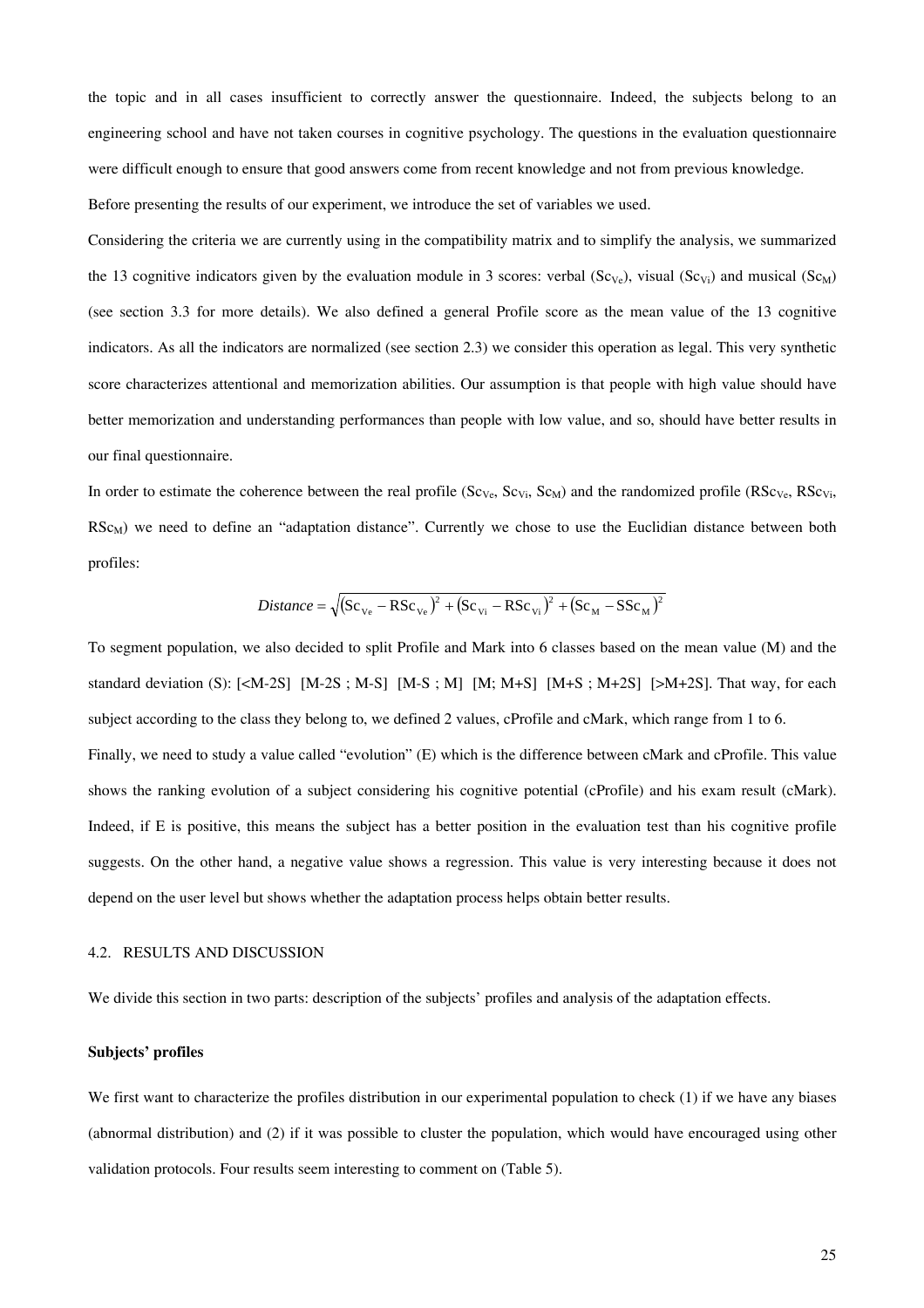*Table 5:* Subjects' profiles characterization.

| <b>Result</b>  | <b>Definition</b>                  | <b>Values</b>                                                                        |
|----------------|------------------------------------|--------------------------------------------------------------------------------------|
| R1             | Profile distribution               | Mean $M = 51.2$ , Standard deviation S = 10.5                                        |
|                |                                    | We split the population into six classes: [ <m-2s] [m-2s;="" m-s]<="" td=""></m-2s]> |
|                |                                    | [M-S; M] [M; M+S] $[M+S; M+2S]$ [>M+2S]. Each subject                                |
|                |                                    | belongs to one of these classes, which is associated with a code                     |
|                |                                    | called cProfile (range 1 to 6). See Figure 13.                                       |
| R2             | Correlation between visual and     | Pearson correlation $0.70$ with $p=0.0005$                                           |
|                | verbal scores                      |                                                                                      |
| R <sub>3</sub> | No correlation between musical and | Pearson correlation $0.18$ with $p=0.25$                                             |
|                | verbal scores                      |                                                                                      |
| R4             | Visual Score vs. Musical Score     | The distribution of the profiles is large and no clusters emerge                     |
|                | distribution                       | $(Figure 14)$ .                                                                      |



*Figure 13:* The profiles of the subjects (average of the thirteen cognitive indicators).



*Figure 14:* Visual vs. Musical Scores.

R1 shows that our experimental population is well distributed (close to a Gaussian distribution). We detect a strong correlation between visual and verbal scores (R2). This is not a big surprise because reading verbal materials requires visual abilities. Reciprocally, while trying to memorize images, users can apply verbalization strategies. Both phenomena appear during the evaluation process. This is not the case for the musical score as no verbalization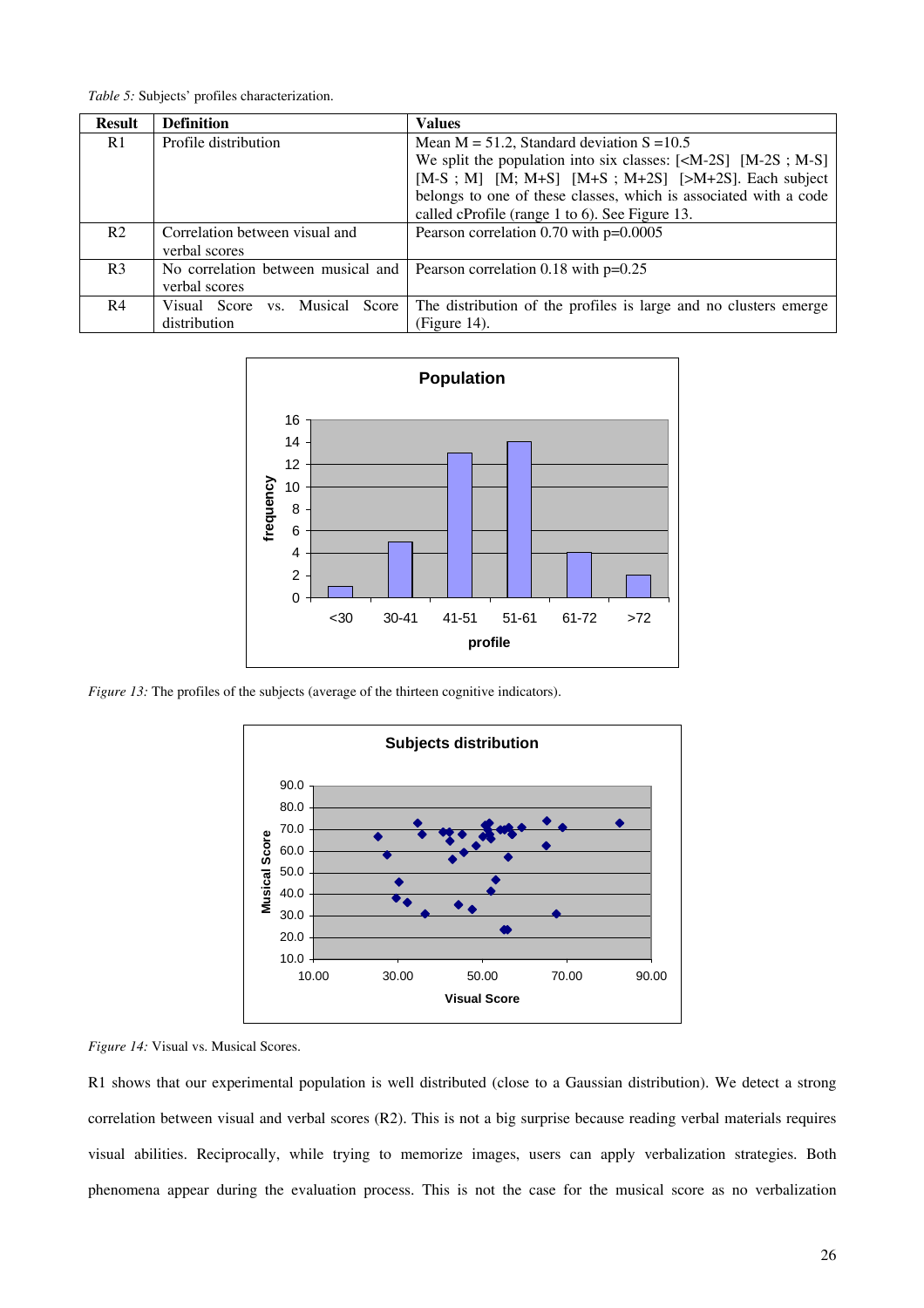strategies are effective (R3). For future experiments, we will probably adjust the evaluation module by introducing one additional exercise with visual material that can not be verbalized.

R4 shows that the distribution of subjects in terms of Visual Score vs. Musical Score is dispersed. We are not able to have a clear clustering of the population. This confirms one of our hypotheses. Indeed, the difficulty to define clusters and hence classes of subjects underlines (1) the limits of adaptation techniques based on stereotypes and (2) the complexity of defining validation protocols with control situations.

## **Adaptation Effects**

Now, we verify if we can observe positive effects of the adaptation (Table 6). Our first concern is to analyze the relationships between the distance of adaptation and other values such as Mark and Evolution. In order to do ANOVA analysis, we want to split the population into two groups according to the distance value.

| <b>Result</b>  | <b>Definition</b>                         | <b>Values</b>                                                                                                                                                                                                                                                                                                                            |
|----------------|-------------------------------------------|------------------------------------------------------------------------------------------------------------------------------------------------------------------------------------------------------------------------------------------------------------------------------------------------------------------------------------------|
| R <sub>5</sub> | Distance distribution                     | Distance value ranges from 11.8 to 86.1<br>Mean $M = 44.2$ and standard deviation $S = 17.7$<br>We split the population into 2 classes according to the Distance value:<br>short distance $(D<44.2)$ and long distance $(D>44.2)$ . 19 subjects<br>belong to the first group (cDistance=1) and 20 belong to the<br>second (cDistance=2). |
| R <sub>6</sub> | Mark vs. other values                     | Correlation Mark/cDistance : -0.45 with P-value=0.0033<br>ANOVA analysis for Mark by cDistance: F-Ratio=9.89,<br>$P-Value=0.0033$<br>Correlation Mark/Distance (see Table 7)<br>ANOVA analysis for Mark by cProfile: F-Ratio=0.61, P-Value=0.70<br>Correlation Mark/Profile: $0.12$ with P-value= $0.46$                                 |
| R7             | <b>Correlation Distance/Evolution</b>     | Correlation Distance/Evolution = $-0.40$ with p=0.012<br>ANOVA analysis for Evolution by cDistance: F-ratio=9.64,<br>$P-value=0.036$                                                                                                                                                                                                     |
| R8             | No correlation with Random<br>Profile     | Correlation Mark/Random Profile = $-0.06$ with P-value= $0.70$<br>Correlation Evolution/Random Profile = $0.08$ with P-value= $0.61$                                                                                                                                                                                                     |
| R <sub>9</sub> | No significant correlation with<br>gender | ANOVA analysis for Mark by gender F-Ratio=0.60, P-Value=0.4445<br>analysis for Evolution by Gender: F-Ratio=0.87,<br>ANOVA<br>$P-Value=0.3569$                                                                                                                                                                                           |
| R10            | Correlation Feeling/cDistance             | ANOVA analysis for Feeling by cDistance:<br>F-Ratio=5.26, P-Value=0.0276                                                                                                                                                                                                                                                                 |

*Table 6:* Adaptation effects characterization.

*Table 7*: Correlation Mark / Distance considering sub-populations

| Population                  | Full    | Without the        | The 23 lower | The 15 lower |
|-----------------------------|---------|--------------------|--------------|--------------|
|                             |         | 4 highest profiles | profiles     | profiles     |
| Number of subjects          | 39      | 35                 | 23           |              |
| Correlation Mark / Distance | $-0.18$ | $-0.31$            | $-0.40$      | $-0.54$      |
| P-Value                     | 0.27    | 0.06               | 0.05         | 0.03         |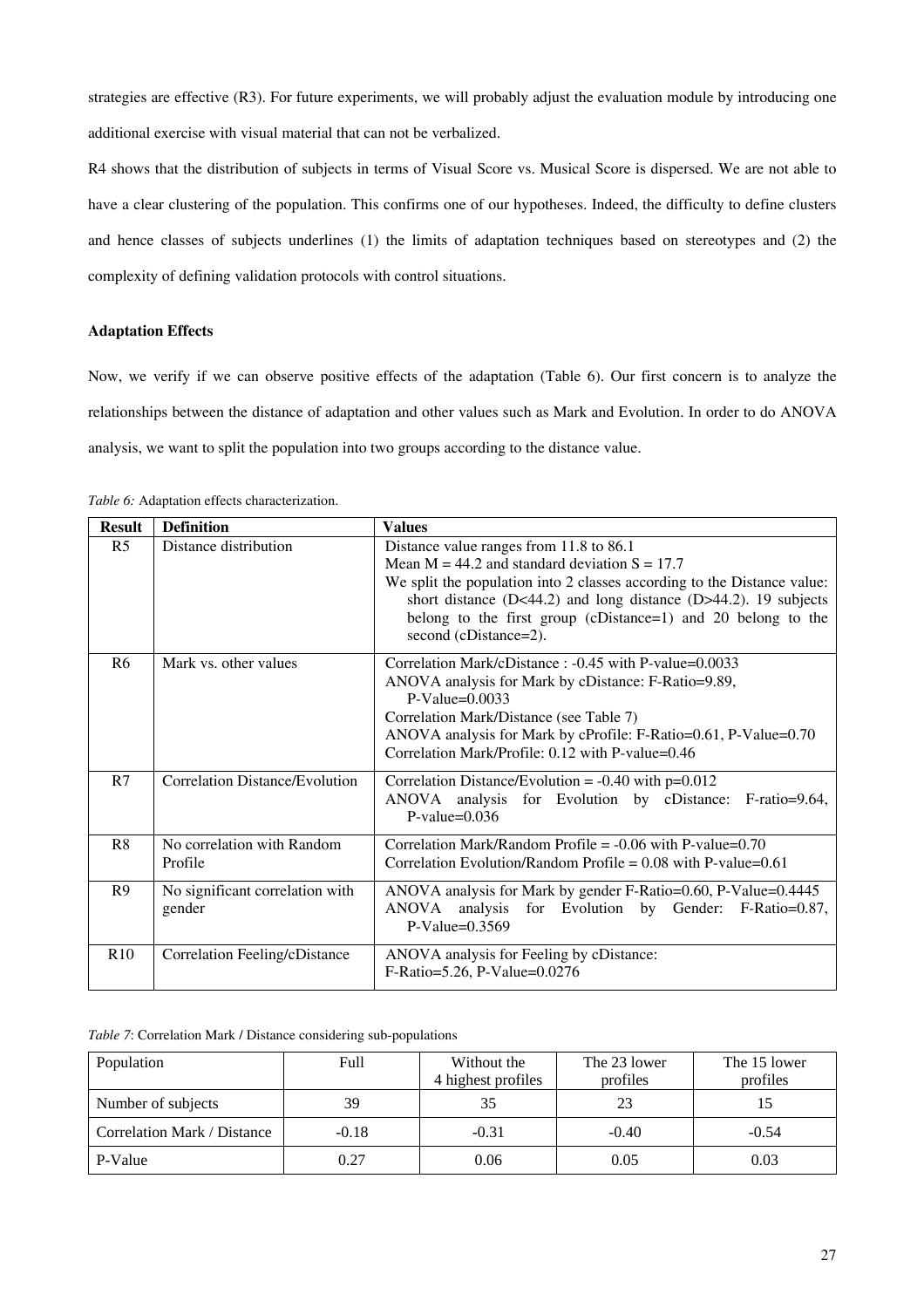Because of the randomization process, the Distance has a large range (R5). However, because of the Distance formula, the distribution is naturally higher for medium Distance. For future experimentation, we suggest to apply more sophisticated algorithms to determine the random profile in order to have a more constant distribution of the Distance value. In the mean time, we have defined two numerically equivalent populations on both sides of the mean value (called short and long distance; cDistance=1 or 2).

R6 shows that since the P-value of the F-test is less than 0.01, there is a statistically significant difference between the mean Mark from one level of cDistance to another at the 99.0% confidence level (see Figure 15). This is a very positive result. Surprisingly, when we calculate the correlation between Distance and Mark (the raw data) we find no significant correlation for the full population. Nonetheless, a significant correlation can be observed if we focus our attention on lower profiles (Table 7). These results suggest that stronger effects can be observed with people who have lower profiles. Finally, this is not unexpected, looking at the fact that high level profiles adapt better to unadapted media thus obtain acceptable marks. To check if no direct effects can be driven by the cognitive level of the subjects, we have computed both ANOVA analysis for Mark by cProfile and correlation Mark / Profile, which show that there is no statistically significant difference between the mean Mark from one level of cProfile to another.



Means and 95.0 Percent LSD Intervals

*Figure 15:* Mark according to the adaptation distance.

In order to neutralize the real cognitive level of the subjects, we have analyzed the correlation between the Evolution value and the Distance. R7 clearly shows that the evolution is statistically higher when the distance is short than when it is long (Figure 16).

In order to verify that no other factors can explain the results of the experiment, we analyzed the relationships between Mark and Evolution on one side and Random Profile and Gender on the other. R8 shows that there are no correlations between the Random profile and both Mark and Evolution. This confirms that the performance does not depend on the random profile, which is -of course- very important! R9 shows the same results concerning the gender variable.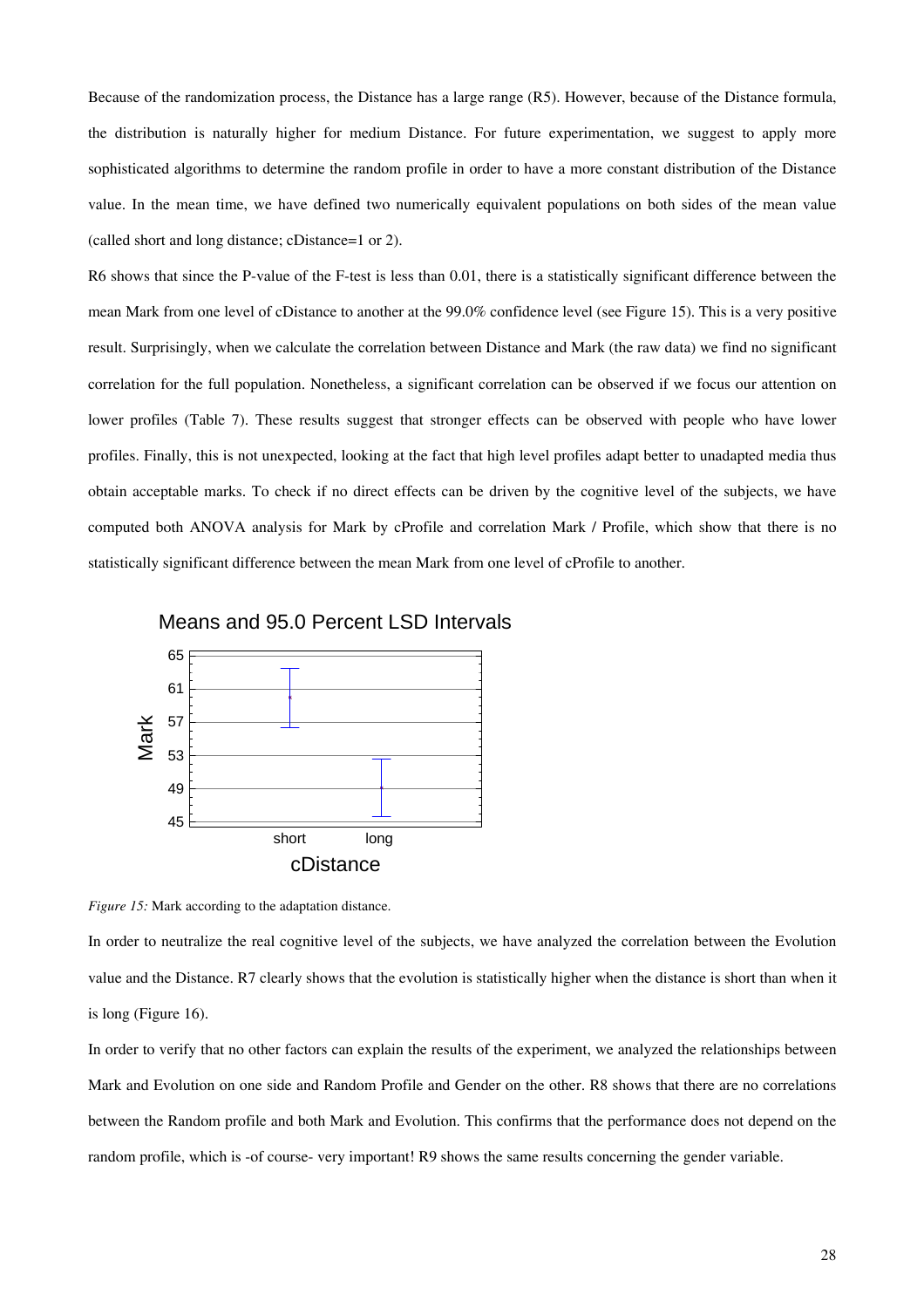

*Figure 16:* Evolution according to the adaptation distance.

The final result (R10) concerns the subjective opinion on the course. There is a significant difference at the 97% level of confidence in favor of the short distance adaptation concerning the quality feeling (Figure 17). This is a very interesting result because it shows that, in addition to performance effects, a subjective positive effect can be observed.



Means and 95.0 Percent LSD Intervals

*Figure 17:* Feeling (user's subjective appreciation of the course) according to the adaptation distance.

## **5. Conclusion**

In this paper we presented a new way to model cognitive abilities, thus defining the concept of the elementary cognitive indicator. We implemented CUMAPH, an environment for adaptive hyper-document presentation based on four components: a cognitive user model, a hyper-document generator, an adaptive engine and a generic style sheet to present the adapted hyper-document. The adaptation process is mainly based on the maximization of a set of numeric criteria that involve the cognitive indicators and the cognitive signatures of the elements of the document. We currently use simple linear criteria that can probably be extended and optimized. In addition, our architecture can be re-used for other adaptation contexts like cultural or even emotional adaptation if it is possible to build such indicators.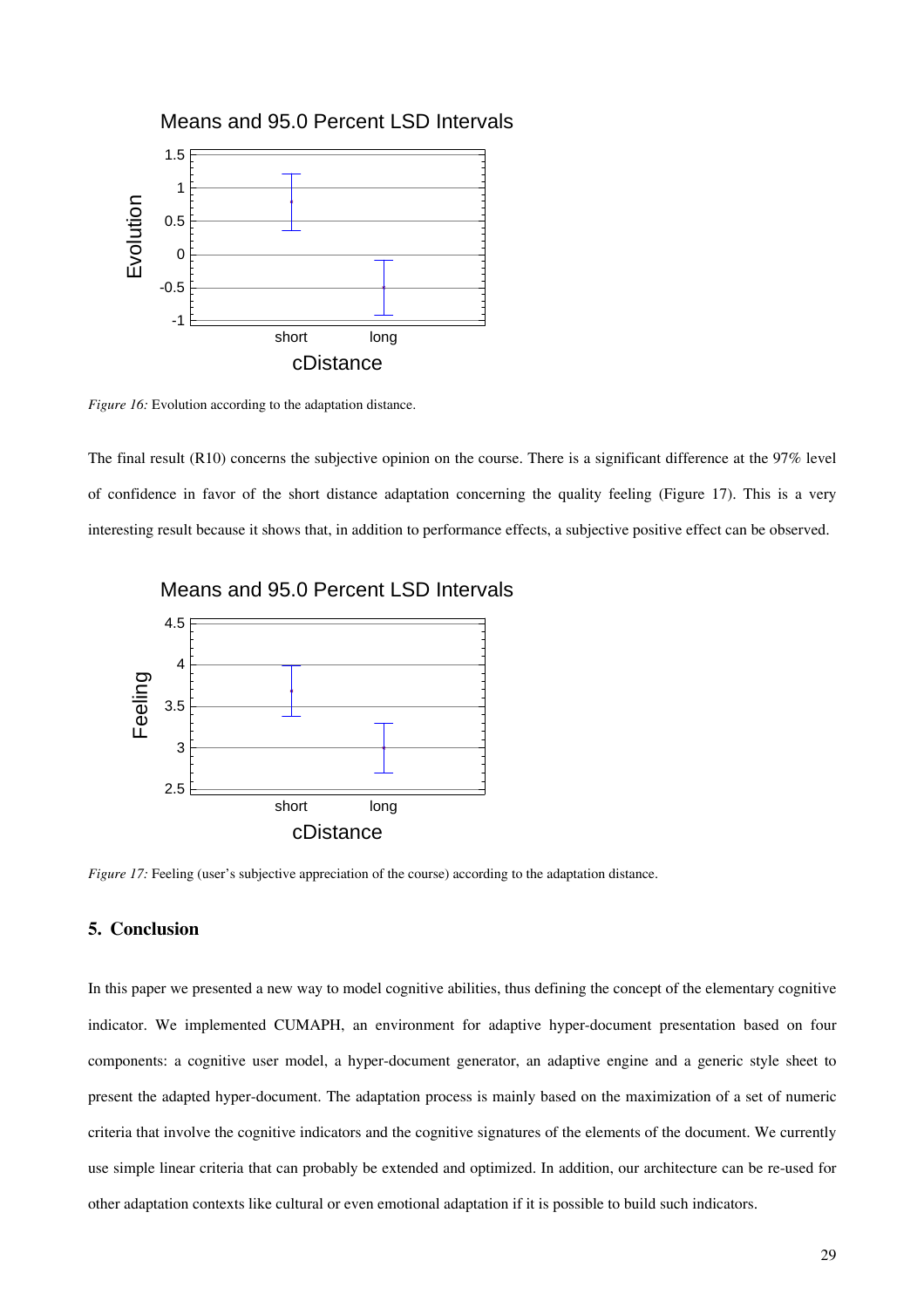To validate our approach we defined an innovative protocol, which consists of proposing adaptation based on randomized profile and analyzing performances according to the distance between the real and the randomized profile. The results of our experiment clearly show that adaptive presentation of hyper-documents can contribute to the improvement of the performance of users in memorizing and understanding hyper-documents. The interest of our approach is to decrease the cognitive load as we only present necessary items. Patterns of layout allow considering some human factors and ensure that the adapted document will respect usability rules. In our consequent work, we began to introduce extra features like the ability to change the navigation patterns when we are in presence of a long list of items. We offer one page, which requires visual exploration but no memorization, vs. one index page and many satellites pages, which require memorization abilities but no visual exploration. This simple example illustrates that many other applications can probably be found for the cognitive indicators approach.

## **References**

Altmann, E. M., & John, B. E.: 1999, 'Episodic indexing: A model of memory for attention events'. *Cognitive Science*, **23** (2), 117- 156.

Ariadne. (2002). <http://www.ariadne-eu.org>.

- Antonietti, A., Giorgetti, M.: 1998, 'The Verbalizer-Visualizer Questionnaire: a review'. *Perceptual and Motor Skills Psychological Reports*, 86, 227-239.
- Boyle, C. and Encarnacion, A. O.: 1994, 'MetaDoc: An Adaptive Hypertext Reading System'. *User Modeling and User-Adapted Interaction*, **4** (1), 1-19.
- Brusilovsky, P. and Su, H.-D.: 2002, 'Adaptive Visualization Component of a Distributed Web-based Adaptive Educational System'. In: *Intelligent Tutoring Systems'2002*. Vol. 2363, Berlin: Springer-Verlag, pp. 229-238.

Brusilovsky, P.: 2001, 'Adaptive Hypermedia'. *User Modeling and User-Adapted Interaction*, **11** (1-2), 87-110.

- Brusilovsky, P.: 1996, 'Methods and Techniques of Adaptive Hypermedia'. *User Modeling and User-Adapted Interaction*, **6**, 87- 129. (Reprinted in Adaptive Hypertext and Hypermedia, Kluwer Academic Publishers, 1998, pp. 1-43).
- Byrne, M. D., and Anderson, J. R.: 1998, 'Perception and action'. In: J. R. Anderson & C. Lebiere (eds.). *The atomic components of thought* Hillsdale, NJ: Erlbaum, pp. 167-200.
- Byrne, M. D.: 2001, 'ACT-R/PM and menu selection: Applying a cognitive architecture to HCI'. *International Journal of Human-Computer Studies*, **55**, 41-84.
- Byrne M., D.: 2003, '*Cognitive architecture, The human-computer interaction handbook: fundamentals, evolving technologies and emerging applications*', Lawrence Erlbaum Associates, Inc., Mahwah, NJ, USA, 97-117.
- Chin, D. N.: 2001, 'Empirical Evaluation of User Models and User-Adapted Systems', *User Modeling and User-Adapted Interaction*, **11** (1-2), 181–194.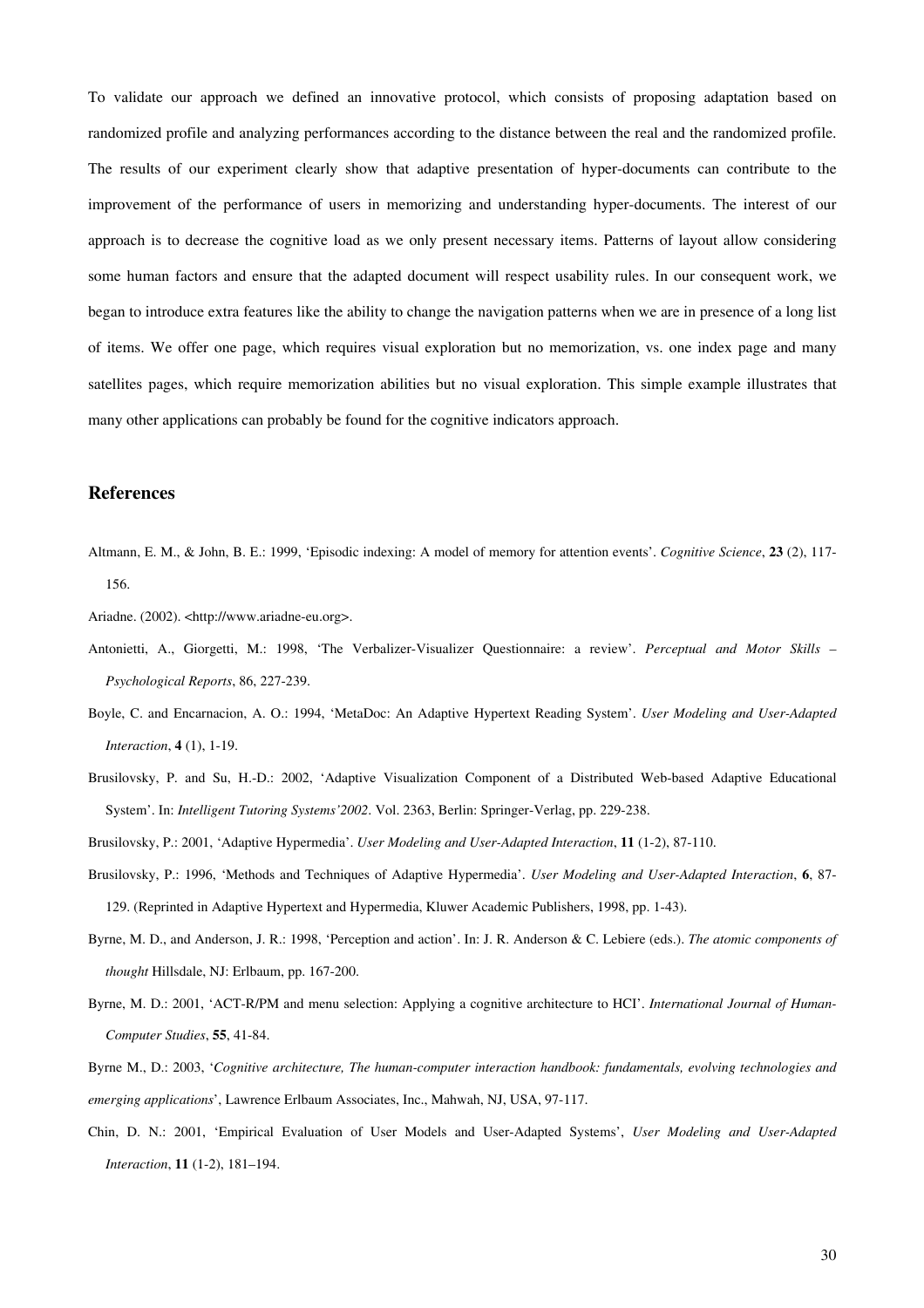Coffield, F., Moseley D., Hall, E., Ecclestone, K.: 2004, '*Should we be using learning styles? What research has to say to practice*', Learning and Skills Research Centre (LSRC), available online at http://www.lsda.org.uk/files/PDF/1540.pdf

Conklin J.: 1987, 'Hypertext: an introduction and survey', *IEEE Computer*, **20**, 17-41.

- Crampes M., Ranwez S., Plantier M.: 2000, 'Ontology-supported and ontology-driven conceptual navigation on the world wide web', *In Proceedings of HyperText*, ACM, pp.191-199.
- Daniels, H. L.: 1996, 'Interaction of Cognitive Styles and Learner Control of Presentation Mode in a Hypermedia Environment'. Doctoral dissertation. Blacksburg, VA:Polytechnic Institute and State University.
- Danchak, M., M.: 2004, 'Using Adaptive Hypernedia to Match Web Presentation to Learning Styles'. *Elements of Quality Online Education: Into the Mainstream*, Sloan Consortium, pp 93-108.
- De Bra, P., Aerts, A., Berden, B., De Lange, B., Rousseau, B., Santic, T., Smits, D., Stash, N.: 2003, 'AHA! The Adaptive Hypermedia Architecture', *ACM Hypertext Conference 2003*, Nottingham, pp. 81-84.
- De Bra, P., Calvi, L.: 1998, 'AHA! An open Adaptive Hypermedia Architecture'. *The New Review of Hypermedia and Multimedia*, pp. 115-139.
- De Bra, P., Brusilovsky, P., Houben, G.J.: 1999, 'Adaptive Hypermedia: From Systems to Framework'. *ACM Computing Surveys,* **31** (4).
- Del Corso, D., Ovcin, E., Morrone, G., and Gianesini, D.: 2002, 'The 3DE Custom Course Compiler: An Engine to Assemble Custom Web Courses', F2E-2, *FIE 2002 Proceedings*, Boston.
- Dufresne, A. and Turcotte, S.: 1997, 'Cognitive style and its implications for navigation strategies'. In: B. D. Boulay, and R. Mizoguchi (eds), *Artificial Intelligence in Education: Knowledge and Media in Learning Systems*. Amsterdam: IOS Press. AI-ED'97 Conference, Kobe, Japon, pp. 287-293.

Felder, R.M.: 1996, 'Matters of styles'. *PRISM*, ASEE, **6** (4), 18-23.

- Fink, J., Kobsa, A., and Nill, A.: 1997, 'Adaptable and Adaptive Information Access for All Users, Including the Disabled and Elderly'. In A. Jameson, C. Paris, & C. Tasso (eds.), *6th International Conference on User Modelling* (UM '97, Sardinia, Italy), New York: Springer-Verlag, pp. 171-173.
- Fowler, C. J. H., Macaulay, L. A., & Fowler, J. F.: 1985, 'The Relationship Between Cognitive Style and Dialogue Style: An Explorative Study', the *Proceedings of the HCI'85* Conference on People and Computers: Designing the Interface, pp. 186-198.
- Gray, W. D., Young, R. M., & Kirschenbaum, S. S.: 1997, 'Introduction to a special issue on cognitive architectures and humancomputer interaction'. *Human-Computer Interaction*, 12, 301-309.
- Habieb-Mammar, F. Tarpin-Bernard: 2002, 'Cognitive Styles and Adaptive Multimodal Interfaces'. In: Gray, W. D., Schunn, C. D. (eds.): *CogSci'2002*, the 24th annual meeting of the Cognitive Science Society. Hillsdale, NJ: Erlbaum. August 2002. 626-630.
- Habieb-Mammar H., Tarpin-Bernard F., Prévot P.: 2003, 'Adaptive Presentation of Multimedia Interface Case study: "Brain Story" Course'. In: P. Brusilovsky and A. T. Corbett and F. de Rosis (eds.): *User Modeling UM'03*, Carnegie Mellon University, Pittsburgh, Springer Verlag. pp. 15-24.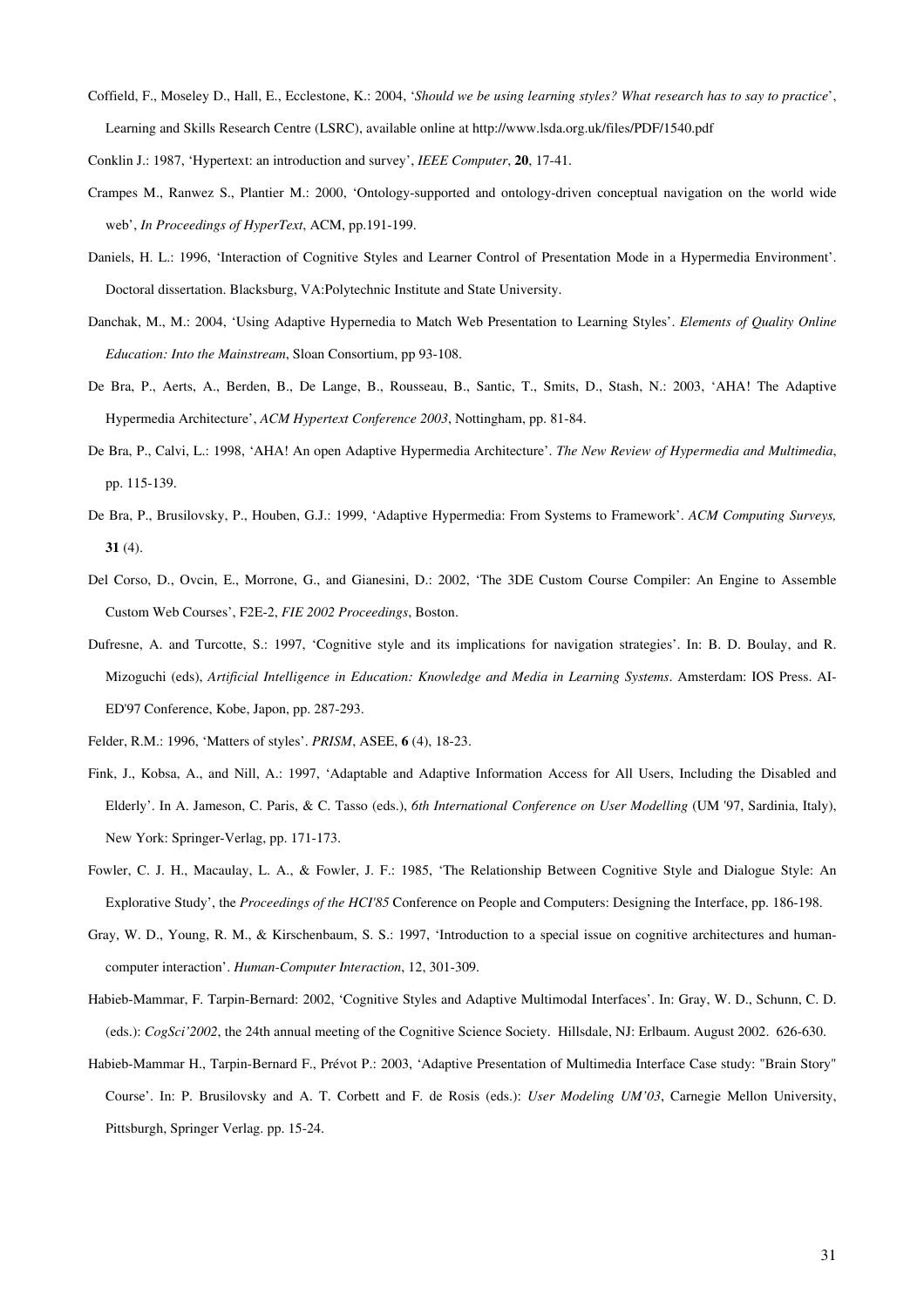- Habieb-Mammar, F. Tarpin-Bernard: 2004, 'CUMAPH: Cognitive User Modeling for Adaptive Presentation of Hyper-documents', *Adaptive Hypermedia 2004*, In: P. de Bra, W. Nejdl (eds): Lecture Notes in Computer Science (LNCS 3137) series, Springer Verlag, 136-145.
- Höök, K.: 1997, 'Evaluating the utility and usability of an adaptive hypermedia system'. In: J. Moore, E. Edmonds and A. Puerta (eds.): *International Conference on Intelligent User Interfaces*, Orlando, Florida, ACM, pp. 179-186.
- Jameson, A.: 2003, 'Adaptive interfaces and agents'. In J. A. Jacko & A. Sears (eds.): *The Human Computer Interaction Handbook*, Mahwah, NJ: Erlbaum, pp.305-330.
- Louise K., M., Jones, M. W., McDonald, S. A. & Shillcock, R.: 2004, 'Dyslexics' eye fixations may accommodate to hemispheric desynchronization'. *Neuroreport*, **15** (17) 2629-2632.
- Kieras, D. E., & Meyer, D. E.: 1997, 'An overview of the EPIC architecture for cognition and performance with application to human-computer interaction'. *Human-Computer Interaction*, **12** (4), 391-438.
- Kobsa, A.: 1994, 'Conceptual Hierarchies: Approaches from Artificial Intelligence and Connectionism'. In: H. Best, B. Endres-Niggemeyer, M. Herfurth und P. P. Ohly, Hrsg. (eds): *Informations- und Wissensverarbeitung in den Sozialwissenschaften: Beiträge zur Umsetzung neuer Informationstechnologien*. Opladen, Westdt. Verlag.
- Language XML- W3C Recommandation http://www.w3.org/xml/
- Lemaire, P. : 1999, '*Psychologie cognitive'*, De Boeck Université, Bruxelles, 1999.
- Lohman, D. F. & Bosma, A.: 2002, 'Using cognitive measurement models in the assessment of cognitive styles'. In H. Braun, D. Wiley, & D. Jackson (eds.): *Under construction: The role of constructs in psychological and educational measurement*, Hillsdale, NJ: Erlbaum. pp. 127-146.
- Liu Y., Ginther D.: 1999, 'Cognitive Styles and Distance Education', *Online Journal of Distance Learning Administration*, **2** (3), State University of West Georgia, Distance Education.
- Miller, G., A.: 1956, 'The Magical Number Seven, Plus or Minus Two', *The Psychological Review*, 63, pp. 81-97.
- Monaghan, P. & Shillcock, R.C.: 2004, 'Hemispheric asymmetries in cognitive modelling: Connectionist modelling of unilateral visual neglect'. *Psychological Review*, 111, 283-308.
- Muylwijk, B. V., Van Der Veer, G., & Waern, Y.: 1983, 'On the implications of user variability in open systems. An overview of the little we know and the lot we have to find out'. *Behaviour & Information Technology*, 3, 313-326.
- Newell, A.: 1990, '*Unified theories of cognition*'. Cambridge, MA: Harvard University Press.
- Ritter, F. E., Baxter, G. D., Jones, G., & Young, R. M.: 2000, 'Cognitive models as users'. ACM *Transactions on Computer-Human Interaction*, 7, 141-173.
- Rossi G., Schwabe D., Guimarães R.: 2001, 'Designing Personalized Web Applications'. In *10th International World Wide Web Conference* (WWW10), Hong Kong, ACM Press. pp. 275-284.
- Smith, D. M., and Kolb, D., A.: 1986, '*The User's Guide for the Learning-Style Inventory: A Manual for Teachers and Trainers*'. McBer & Company. Boston, MA.
- Stephanidis C., Paramythis A., Sfyrakis M., Stergiou A., Maou N., Leventis A., Paparoulis G. & Karagiandidis C.: 1998, 'Adaptable and adaptive user interfaces for disabled users in AVANTI Project'. In Triglia S., Mullery A., Campolargo M., Vanderstraeten H.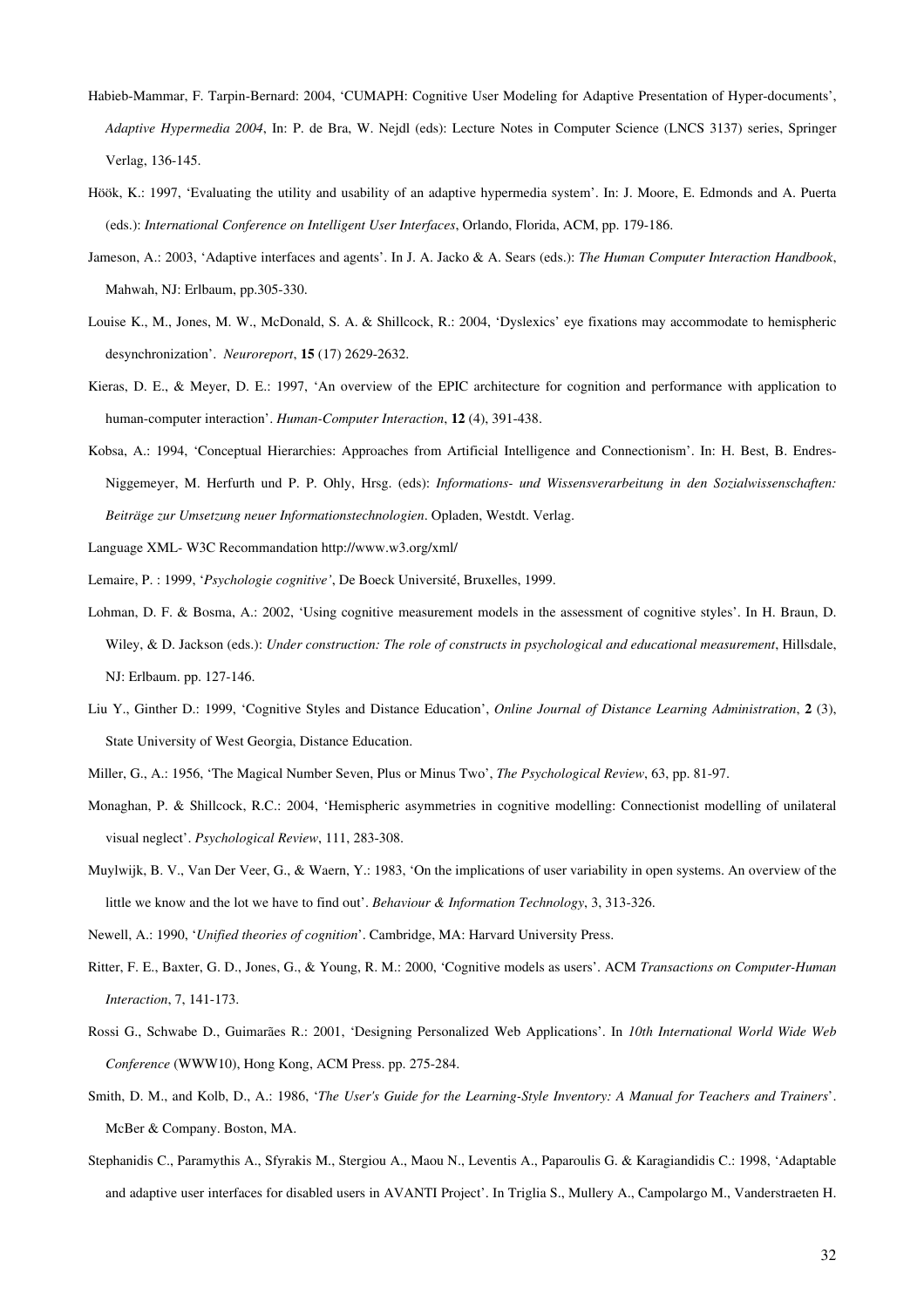& Mampaey M. (eds.): Proceedings of the 5th International Conference on *Intelligence in Services and Networks* (IS&N'98),

Technology for Ubiquitous Telecom Services, Antwerp, Belgium, LNCS 1430, Springer-Verlag, Germany, pp. 153–166.

- Tarpin-Bernard, F., Habieb Mammar, H., Croisile, B., Noir, M.: 2001, 'A supervised Program for Cognitive e-Training'. *WebNet'2001*, World conference on Web technologies, Orlando, USA.
- Tsandilas, T. and Schraefel, M. C: 2003, 'Adaptive Presentation Supporting Focus and Context'. In De Bra, P., (eds.): *Proceedings of adaptive Hypermedia AH 2003*, Nottingham, UK, pp. 193-200.

Witkin, H. A., & Goodenough, D. R.: 1981, '*Cognitive Styles: Essence and Origins*'. New York: Int. Universities Press.

XSL Transformations (XSLT) http://www.w3.org/Style/xsl/

### **Authors' Vitae**

**Dr Franck Tarpin-Bernard** is Assistant Professor of Computer Science at the National Institute of Applied Sciences (INSA) in Lyon working in the area of human-computer interaction. He completed his Ph.D. in 1997 at the Ecole Centrale de Lyon in the area of computer supported collaborative work and software engineering. He used to work in multidisciplinary context with psychologists and sociologists. In 2000, he co-founded Scientific Brain Training, the current world-leader company of cognitive training software.

**Dr. Habieb-Mammar** is a Postdoc Fellow at Human-Centered Software Engineering Group (HCSE). Her current research interests include user and usability requirements and multiple user interfaces. She received her B.A. in Computer Science in 1998 from Université des Sciences et de la Technologie d'Oran (USTO) in Algeria, and her M.S. and Ph.D. degrees in the same field from Institut National des Sciences Appliqués de Lyon (INSA) in France. Her primary interests lie in user modeling, multimedia documents, and adaptive interfaces. This paper summarizes her Ph.D. work on adaptive hyper document presentation.